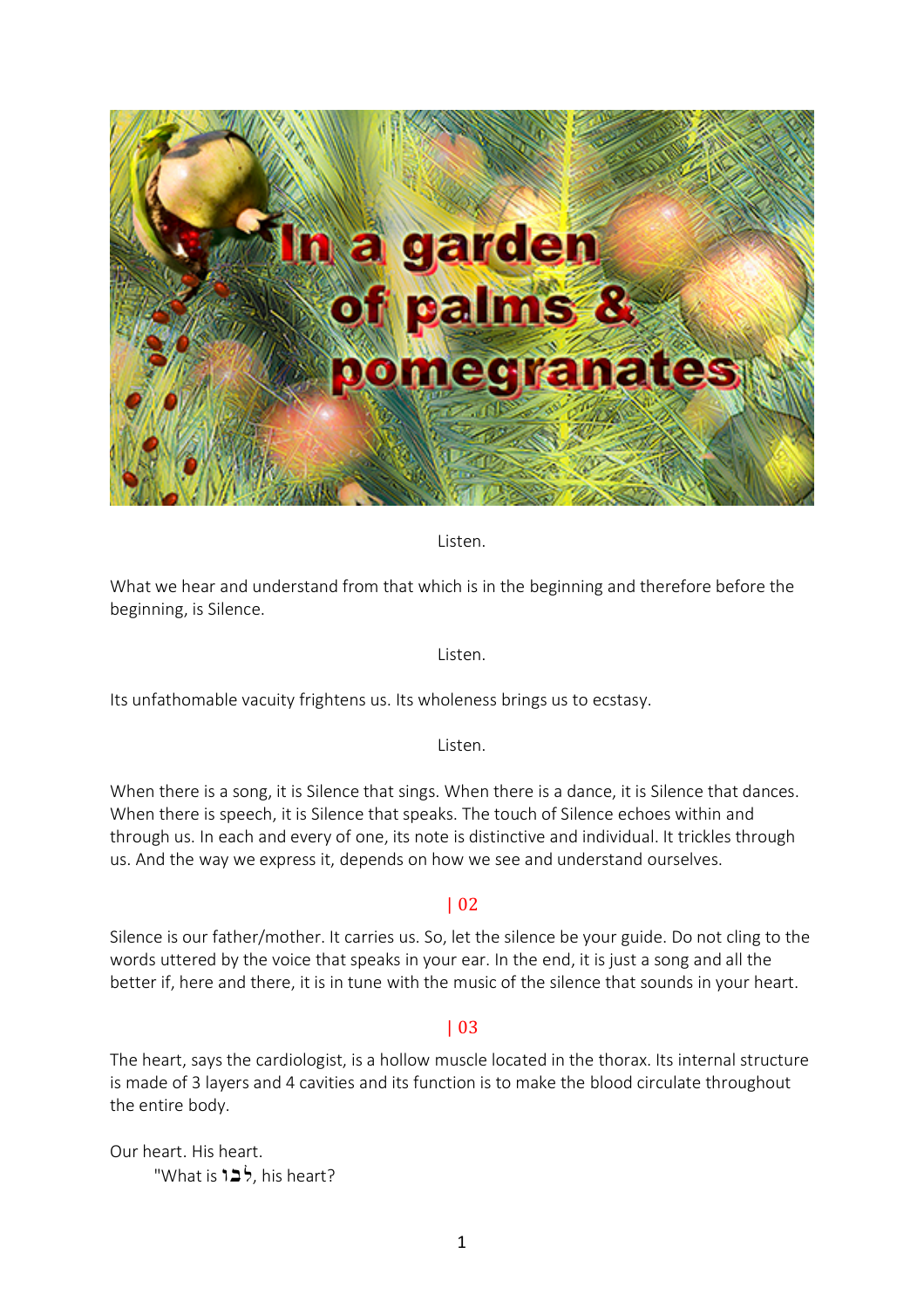He said:  $[...]$   $\Rightarrow$ , Lamed Beth in numerical value is thirty-two. These are concealed, and with them the world was created. What [are] these thirty-two? He said: These are the 32 Paths.

### | 04

This is like a king who [resides] in the innermost of many chambers. The number of such chambers is 32, and to each [chamber] there [is] a path. Should the king bring everyone to his chamber through these paths? You will agree that he should not. Should he reveal his jewels, his tapestries, his hidden and concealed secrets? You will again agree that he should not. What then does he do? He touches the Daughter, and includes all the paths in her and in her garments.

One who wants to go inside should gaze there.

He married her to a king, and also gave her to him as a gift. Because of his love for her, he sometimes calls her "my sister," since they are both from one place. Sometimes he calls her his daughter, since she is actually his daughter. And sometimes he calls her "my mother."

### | 05

It is thanks to the aptly named Book of Clarity, the Sepher Ha Bahir, that we have the transparency of this definition in which speaking of the heart is speaking of the entire Tree of Life. It is also this transparency, Bahir, that qualifies the path of Beth called **הלר בהיר**, Life, It **saykel bahir,** the intelligence of transparency. The heart is the bearer of this clear transparency capable of transmitting with utmost accuracy what Qabalah calls the Speaking Silence, this voice that fills each atom of our being, this silence that is to us wholeness and emptiness at the same time. So, the essence of the heart is of that same vacuity; that vacuity we hear about in the Sutra of the heart which opens with those words: "Here Sariputra, form is no different to emptiness, emptiness no different to form. That which is form is emptiness, that which is emptiness, form. Sensations, perceptions, impressions, and consciousness are also like this. " This *here* means *from where I Am* or rather *from That which I Am and contemplate.* That is why we say that the essence of the heart is vacuity.

But all vacuity is an opening, an invitation to contain or be filled. Even the cardiac organ, if it were not empty by nature, would not fulfill its function of making blood flow. On the other hand, drain the blood out of the heart and the whole body dies.

As the Bahir advises us, to draw the heart is to draw the Tree of Life from its essential vacuity.

#### | 06

So, let's have a brief overview of the Tree of Life. It is represented by ten paths in the shape of points or spheres. These points are called Sephiroth, one of whose meanings is "number". They represent the numbers 1 to 10, i.e. from Aleph to Yod. And other 22 paths assigned to the 22 letters of the Hebrew alphabet, connect these ten Sephiroth. Each of these Sephiroth numbered from Aleph to Yod, contains an entire tree, and the tree itself is presented in four stages of manifestation called  $\ddot{\mathbf{c}}$ : עולם, Olam, or world. The first is the world of archetypes called  $\mathbf{X}$ ילות  $\mathbf{x}$ , Atziluth, which we can call "the world of Aleph", after the initial of its name,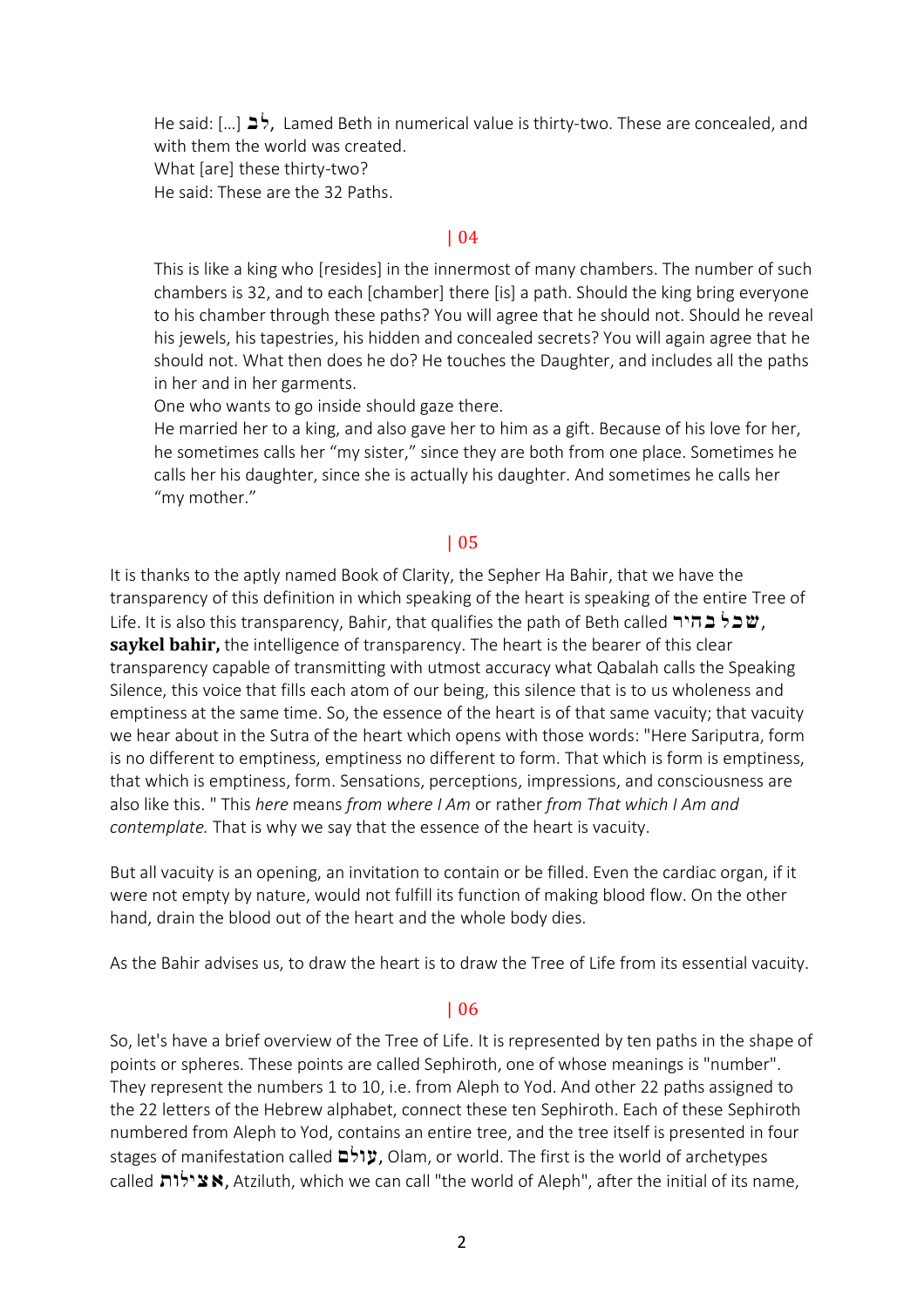for the initial letter carries the quality of the world it names. The second world is the world of creation הבריאה, Briah, the world of Beth, the co-creative self-consciousness, the sedimentation of Aleph. The union of these two worlds, Aleph and Beth, evokes the Father, Av, and is adorned with an airy quality because air is the equilibrium of fire and water, the two elements attributed to them. The third world is the formative world,  $n \rightarrow \infty$ , Yetzirah, the world of Yod, the formative hand. The fourth is  $\sharp \sharp$ , Assiah, the world of Ayin, the eye, the physical world, the world of action, the world of the greatest apparent density that manifestation can take on. These two worlds, Yod and Ayin, evoke the element Earth, and in relation to the two higher worlds of Aleph and Beth, they represent Ben, the Son. The Father, 3 and the Son, 7, 52, 5+2=7. The number that qualifies the regular Tree of Life is 10, that is to say the letter Yod, and the number that qualifies the whole Tree is 400, i.e., the letter Tav. The word **ה** $\mathbf{R}$ , Tav, has the value 406 which is reduced to Yod, or 10.

Now let us return to the path of vacuity.

## | 07

Since the Ari, Qabalah commonly calls the principle of vacuity, Mvymy, **Tzimtzum** : the inconceivable withdrawing from and into Himself of the Unknowable Absolute, opening thus and establishing in its infinity the **מקום**, Maqom, the place, the space where to create and reveal himself in His creation, the Maqom that Aboulafia qualifies as a divine name. Paul Foster Case does not use this terminology. He 'd rather give this metaphysical perception a mathematical image, closer to our conceptual capacities. So, the principle of vacuity is indicated in the Teaching by the first of the three veils of the Absolute: **"N: Ain**, or En. Aleph-Yod- Nun. Nothing. Without.

In physics, this initial and initiating vacuity is described as the Zero point. The energy of the zero-point motion of the vacuum is said to be infinite, and the energy of the vacuum is not defined as an empty space but as the fundamental state of the fields. So just as light is both a wave and a particle, one can imagined the vacuum as being a nothingness that is both empty and full, a potential - tohu va bohu - that Beth is going to bring into action by separating it in Eth ha shamaïm veeth ha eretz. If that is clear to you, what follows will be baby food!

Let's try with Ain, Aleph-Yod-Nun. The first veil:

## | 08

Aleph, the Life Breath, acts as a Door but is also Sound, the Word of that which is perceived as vacuity; but silent Sound, the Word that is all Silence, for Aleph is a silent letter, not vocalized; it is truly an undifferentiated breath. To this, the Sepher ha Bahir adds that "the ear is the image of the letter Aleph". The Aleph is that dense Silence to which one comes in contact by listening to His Voice, the Silence of Presence, the absolute density of Love, the absolute intensity of the One to which everything is resolved. And the Aleph, this breath without second, is constituted, then, in Yod;

Yod, at the heart of Aïn and Aleph; Yod, the active seed/germ of Aleph, and the seed is always what comes first;

Nun, the transformation of the seed.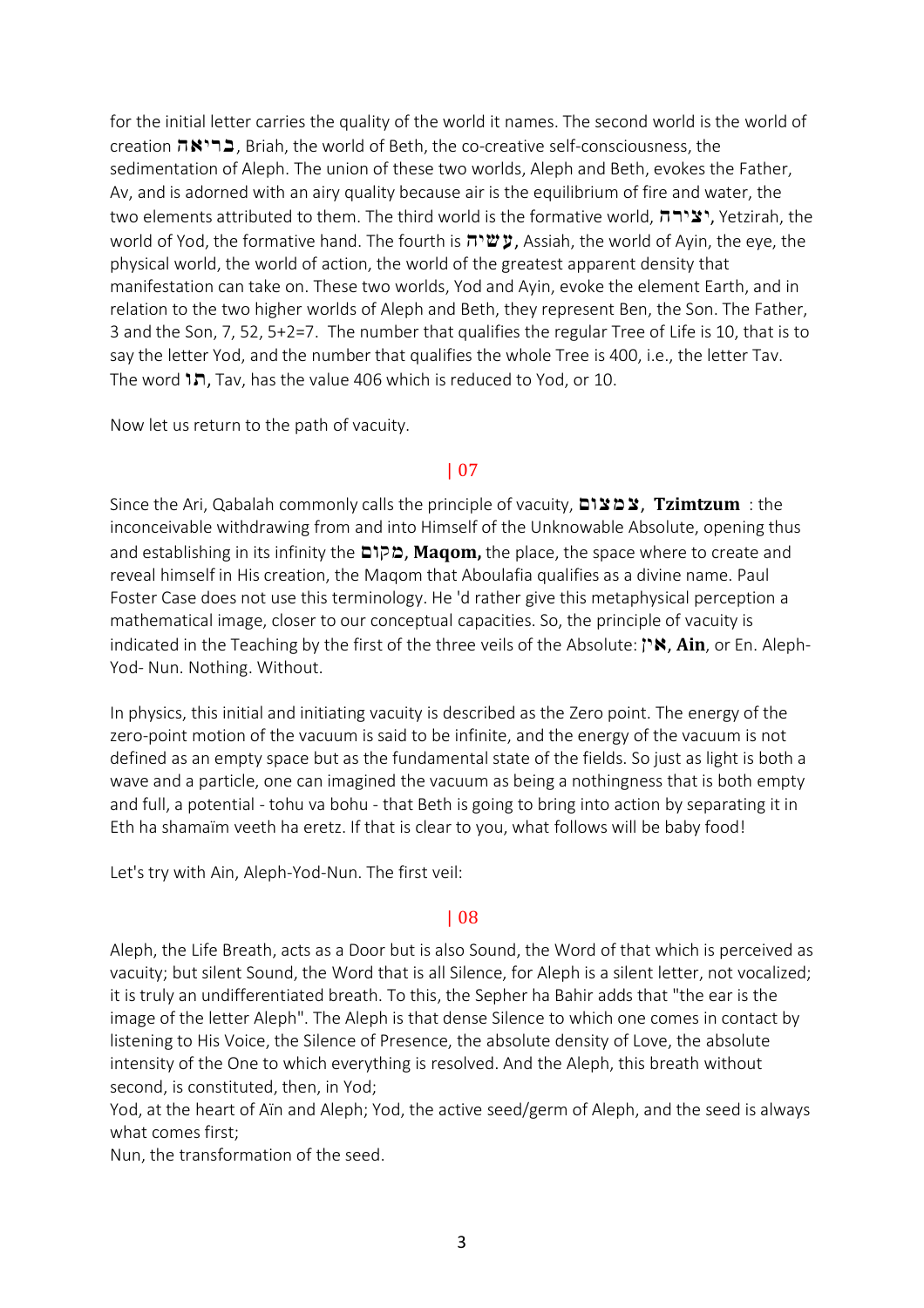We will find the action of the first veil again in the formation of the 3 supernal Sephiroth of the Tree, those described as "universal consciousness".

The second veil is the addition to Aïn of limits כוף, Soph: Samekh-Vav-Peh:

Namely the addition of Samekh, the round, closed, empty letter, the space of the emptiness of Aleph, Samekh, the Adytum that is space;

Then Vav, the Voice of Silence, the voice of emptiness, the unifying voice that fills the space, Vav, the conduit, the transmitter of the Word;

And this through Peh, the Word bringing to expression the active vibration of the Inner Word, Peh the mouth, the resonant space offering a sound form, active, to the sound, sculpting limits to the Word.

This second veil is the seed of the formation of the six Sephiroth of the particularized consciousness; it is what constitutes our personality, that limited space where the expression of the No Thing, the Unknowable Absolute dances.

To the limits that enable the transformation of the seed of the No Thing, the third veil adds the light  $\n \n \blacksquare \blacksquare \blacksquare$ , AUR: Aleph-Vav-Resh;

Aleph, the light Word,

that Vav, the space of the personification of consciousness, translates into

Resh, its binary radiation, as the sun of Key19 reveals to us.

This third veil is the seed of the Kingdom of Resplendent Light. The kingdom and physical plane is Light.

## | 09

And these 3 veils, like the 3 layers of the cardiac muscle, surround and provide breath to the Tree of the Living developed in the 4 cavities or Qabalistic worlds.

Now, let us go back to Aleph, the essence of the first veil and, as the essence, to the totality that derives from it, namely here Yod Nun.

# | 10

Aleph is the f*irst* or ultimate perception of the Infinite Absolute within the Unknowable, which we call the No-thing and which we represent by zero, source and beginning of all numbers. This 0 is therefore also the **first** Unity, 1, the contents of 0 gathered in one point, just like an image from a projector is focused by the lens. Thus Aleph, the first letter of the word Ain, value 1, is attributed to Key 0. This point is the I Am, the silence point, the most intimate space of the One heart, our heart.

This point is the Primal Will. According to Favre d'Olivet, the root, Aleph-Yod, is the center where the Will settles. Qabalah calls this point רבה, Kether, the crown. A crown is a circle, a 0 shape, an empty form, designed to crown a head. And is crowned he or she who is the winner, who is chosen among all, the bride, the king, the queen, he or she who is glorified and to whom we give importance and weight. In Hebrew, 32, Lamed Beth, is the value of  $\overline{a}$ ,  $\overline{b}$ , **Kabod**, meaning both glory and weight. We have just said, "32, Lamed, Beth". 32 is not only the value of the word Leb, 32 is written Lamed Beth. Thus, when it is written "32 paths of Wisdom", we should read and understand "the heart, paths of Wisdom".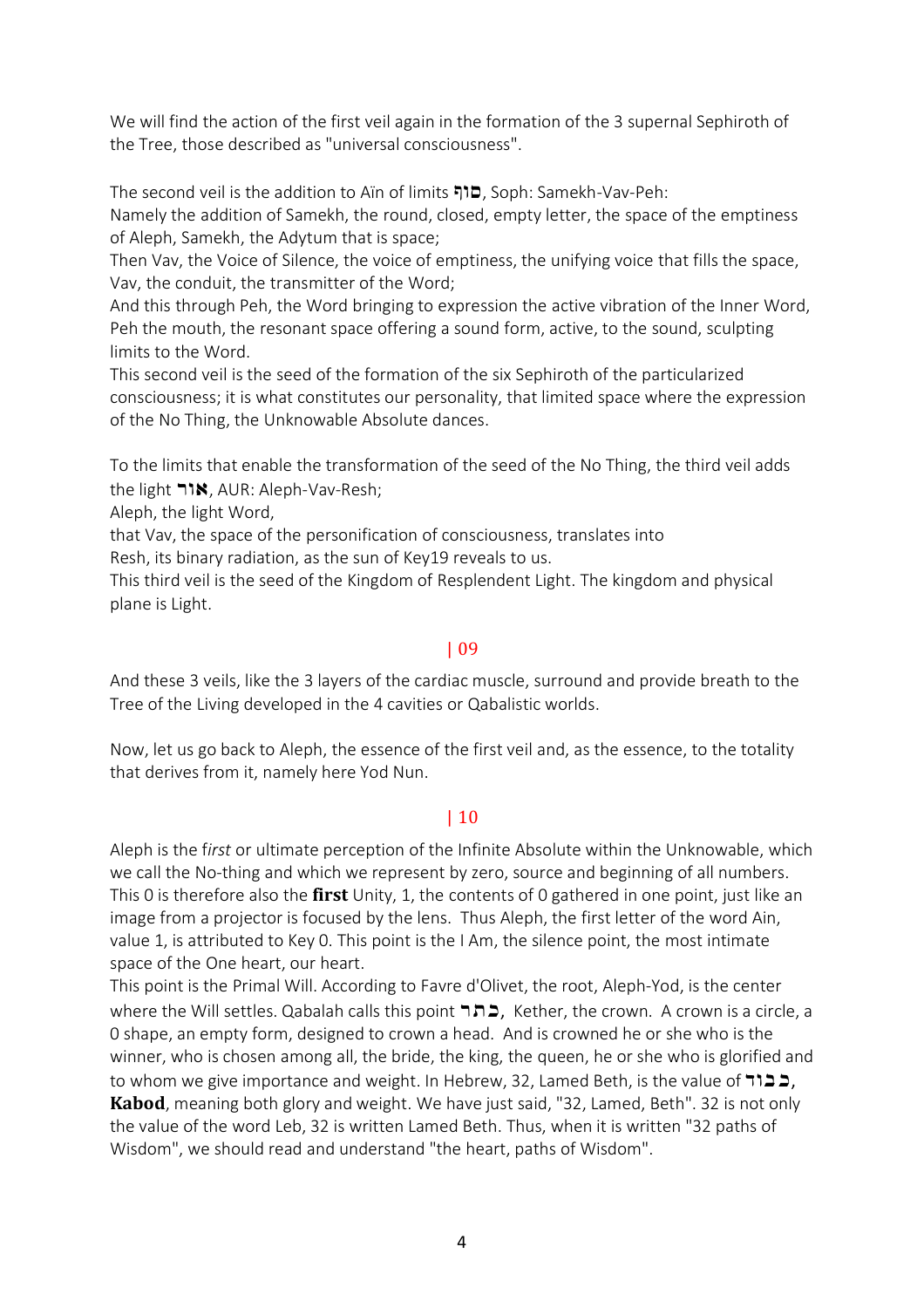We have just said "glory". Aleph is the  $11<sup>th</sup>$  path and Lamed, the  $11<sup>th</sup>$  key of the Tarot and the  $22<sup>nd</sup>$  path. This path is equal in length to that of Aleph and runs parallel to it. Together these two letters form the word, **El**, strength, power, hero and generally speaking God. It is the name of God associated with the 4<sup>th</sup> blue Sephirah called Chesed, love, kindness, mercy but also **Gedulah**, grandeur, magnificence, glory and honor.

Aleph, the first letter of the first veil of the Absolute and number of the first Sephirah, the Crown, Aleph {0,1}, is the breath that carries within it the seed of all manifestation and its unfolding from the first point to the ultimate one, namely point 10, the Sephirah Yod, called the Kingdom.

### | 12

So, the drawing of Aleph is a line in the form of an elongated Yod that separates a Yod-shape above, the seed, from a Yod-shape below, its unfolding. Three Yod combined, equal 30, Lamed. The line that separates the upper and lower Yod works both as nourishment for the seed and as a mirror. Thus, the Yod below is the image/unfolding of the Yod above: what is produced always has an identity with its cause. The very shape of Yod resembles a seed and a flame: Yod is a seed - and we know that in the course of its development the shape of a seed is diluted as it unfolds and in the end is reconstituted. Yod is a seed of fire, the seed of the Fiery Intelligence represented by Aleph. In this respect, let us notice that Yod, value 10, associated with key 9 can be written with the mathematical pair of numerals  $\{0,1\}$ ; and that the letter Qoph too, associated with key 18, and with a value 100, can also be written with the same numerals, which underlines that these 3 letters and keys are derivations of the same essence.

## | 13

In the drawing of Aleph, Qabalah sees the line that separates Yod from its image as the final Nun on which the word  $\mathbf{N}$ , Aïn concludes. As we have already mentioned, Aleph carries within itself and as a consequence of itself, the 2 letters that follow in the formation of the first veil: the Yod seed and Nun, the mirror or water, which waters and multiplies the seed. We have seen that this Yod can be defined as Aleph by the number 1, that of the first Sephirah: and in its drawing, because its final point is the image of the initial point, it carries within itself and generates the number 2, that of the second Sephirah. The final Nun brings a resonance and great depth to the function of Aleph, if we remember that Nun, 50, evokes the 50<sup>th</sup> and final gate of Understanding or Binah which seals and opens the door of the 3 supernal sephiroth as well as the gate of the womb of the entire creation—a creation based on the second Yod, the image or unfolding of the initial seed. Yod, Sephirah 1, Yod, Sephirah 2, Nun Sephirah 3: we do have in the structure of Aleph, Aïn, the first veil and the emergence of the 3 supernal Sephiroth. Let us add that Nun is of the same value as  $\sharp$ , Kol, all. Therefore, this Aleph, composed of Yods and its image through the All/mirror of Nun, is worth 70, a number that opens up many ramifications in the Torah and therefore in Qabalah.

Among other things, it is the value of the letter Ayin and it evokes the world of Assiah that we have qualified as the world of Ayin with regard to its first letter. Thus, the world we call the physical world, this world of action and dense forms is the full and living expression of the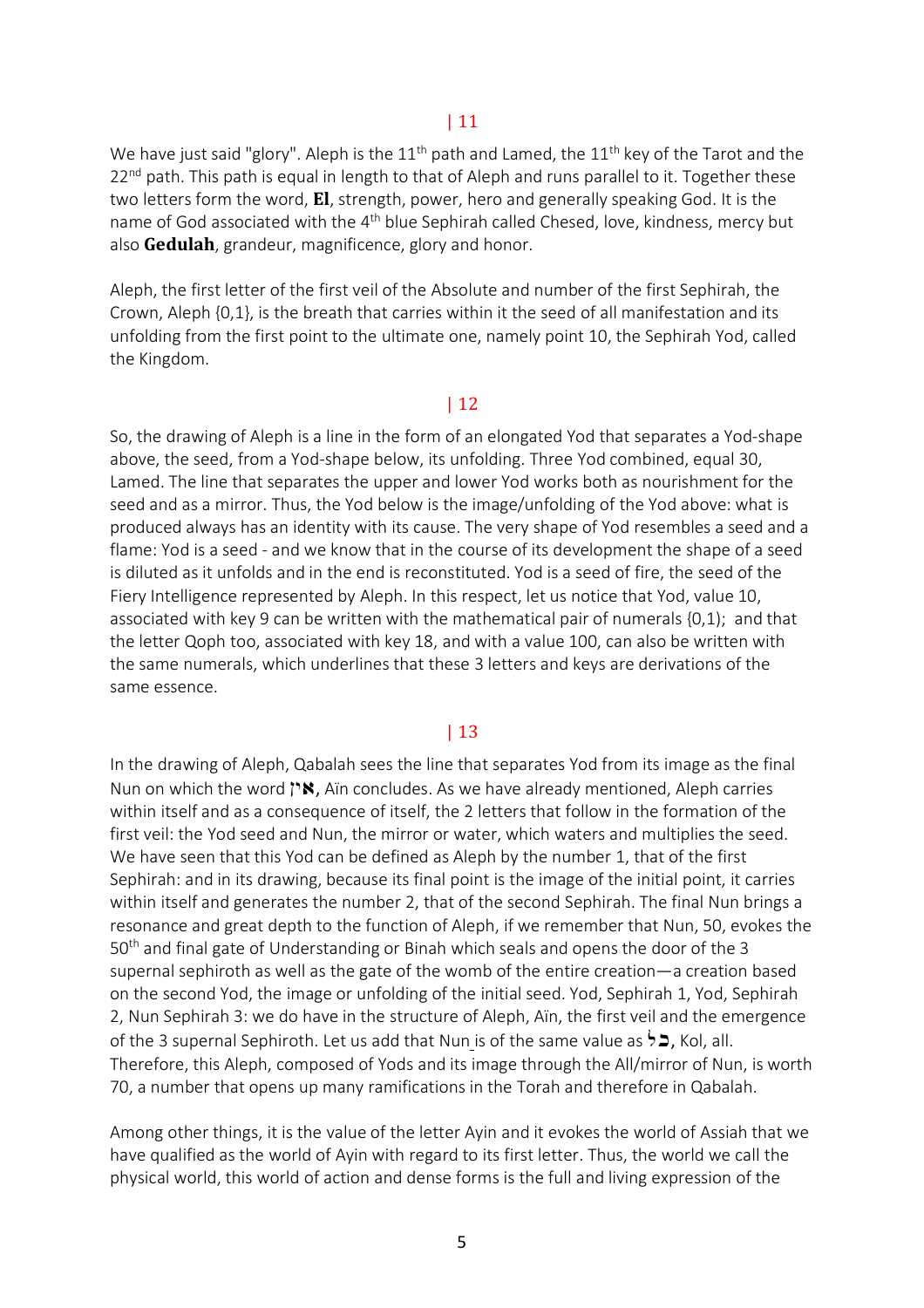Aleph before the beginning as well as the full and living expression of the world of Atziluth, the world of Aleph, its immediate resonance.

## | 14

70, is in so-called recreational mathematics, the seventh pentagonal number, i.e. represented by a pentagon. Both Pentagon and Pentagram evoke the number 5, and within the pentagram, stands the stature of the Man whose name is Yeheshuah – Yod-Heh-Shin-Vav-Heh-. 70 is the seventh of these numbers and 7 is the number of sephiroth emanating from the 3 supernal. The word Aleph, ox, written Aleph-Lamed-Peh, has the value 111, a trinity of 1; and 7, in binary language, i.e. in a language noted with only 2 digits, 0 and 1, is written 111. 7 is the number of Sephiroth that expresses the reality of the One in 3, because in a binary system, that is to say a dual system, it is the equivalent to the trinity of the One.

## | 15

Qabalah also recognizes, in the separating line of the drawing of Aleph, the earth of the letter Vav, where and through which the Yod seed develops. The architecture of the letter Aleph composed of 2 yods (2x10) and one Vav (6) adds to 26, a key number in the interpretation of the law of manifestation, and this is what Qabalah is, for it is the value of the divine name Yod Heh Vav Heh. Vav is a nail, that which unites or reunites two separated elements, for what seems to us to be a separating factor, is in fact a uniting factor. The space that separates you from me, unites us. That which separates or distinguishes you from your beloved is that which unites you to him or her.

But let's stay with Aïn and Aleph.

## | 16

Aleph is 1 and 0. And we have mentioned this matching of 0 and 1 with Yod and Key 9 to which Yod is assigned. On Key 9, the Yod is drawn as an empty space, just as the number 0 is empty by nature. Thus, Aleph is a heart formed by a double cavity, the 2 Yod, separated by the letter Vav, and Yod itself, which is the expansive movement of the desire/will, is a zero projected through the lens that is the number 1 whose initial point takes on the shape.

What the letter Aleph shows us is the inconceivable and Absolute consciousness being conscious of Itself. This knowledge, which we call untranslatable, is represented in the letter Aleph by the doubling of the Yod One into its own image, and we are led to hear, in the Vav that unites them, a visible separation of the image of the One Reality projected on itself.

## | 17

"0 and 1" carries and projects the mirror image of what it is, and this image is the 2, the letter Beth of key 1, but also the grey sephirah called Chokmah, Wisdom, a wisdom whose heart is a path. The path of Beth {1,2} is the same length as that of Aleph and it is its reversed image in the mirror of 1, which also draws the median line of the tree of life, the **"אמצעי che nirror** of 1, which also draws the median line of the tree of life, the **ha-emtzaï**, around which the whirling energy winds and unwinds. The **qav ha-emtzaï**, is more than the central pillar, it is the qav in the heart of Maqom, it is the ray of light coming from beyond the veils and crossing the four Qabalistic worlds.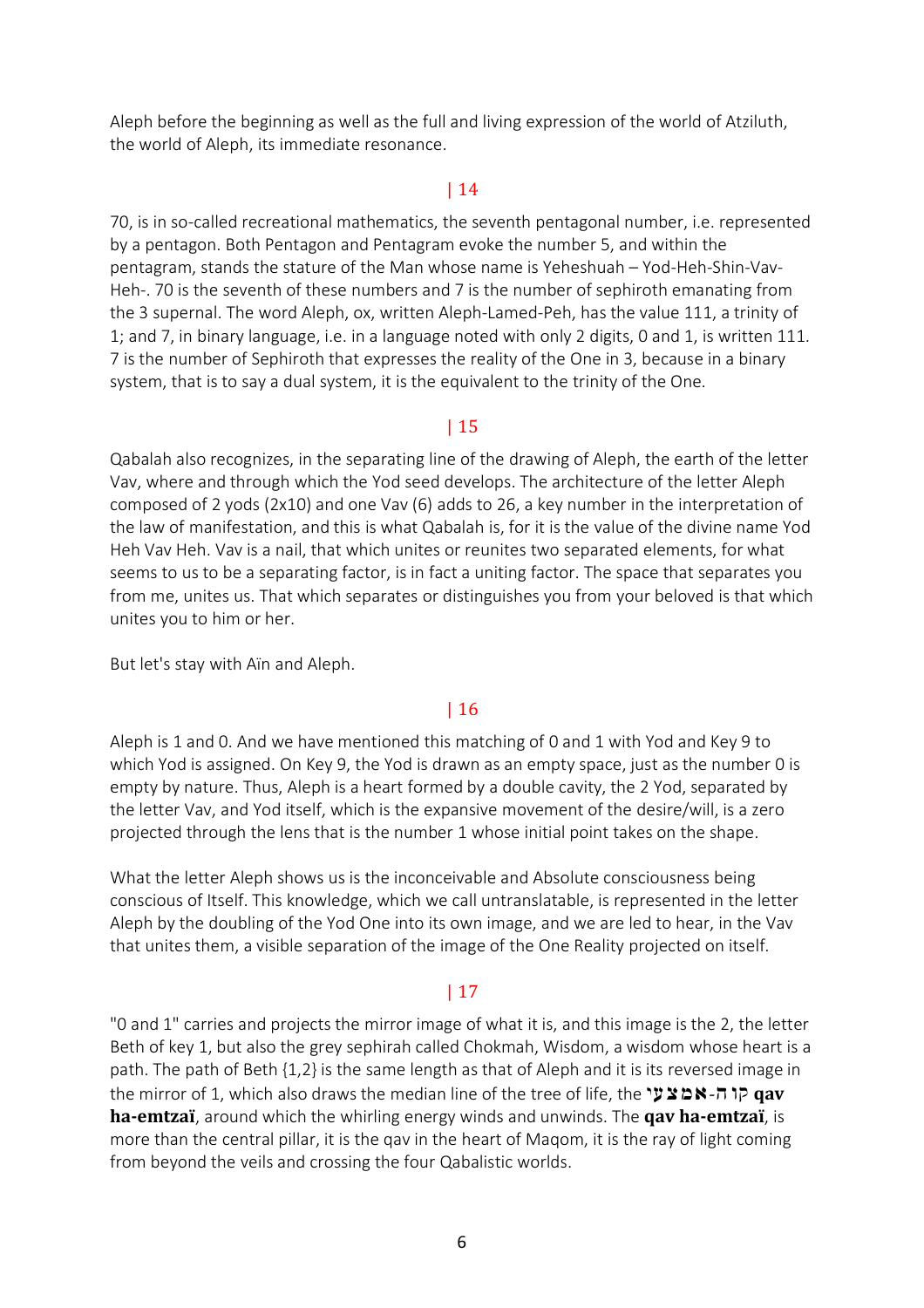## | 18

As it is an image projected through a center point, the Qabalists associate the upper part or the beginning of the letter Yod with point 1 or Sephirah Aleph, and the rest of the body with point 2 or Sephirah Beth. And we see that this Yod of the Qabalists matches the  $11^{th}$  Path, that of the letter Aleph which connects these first two Sephiroth.

From the One, the most intimate place of the heart, blossom the 32 paths, the 32 intelligences that compose our whole heart, which starts to beat the binary measure of our particular music: diastole, systole, diastole, systole…

### | 19

The image of 1 is 2 and as a result, in the drawing of Aleph, the image of Yod seems to divide. The shape of Yod is most particular. It marks the identity of that which is above with that which is below, of the effect with its cause: its lower part is the mirror image of its upper part and so it can be divided into 2 equal parts. Thus, Yod of value 10, can be divided in 2 Heh, worth 5 each. Recall that the letter/name Heh itself is composed of 2 Heh and is worth 10.

### | 20

This passage from Yod to Heh is the story Genesis tells us in its own way, when the Elohim addressed  $A \subseteq R$ , Abram and told him that from now on, he would be called  $A \cap A$ , Abraham, with an additional Heh between the Resh and Mem. Similarly, his wife  $\mathbf{m}$ , Saraï, whose name ends with a Yod, would be called  $\pi \pi w$ , Sarah, Shin-Resh-Heh. Thus, the Yod of Saraï, the feminine, is changed into 2 Heh and the 2 members of the couple carry one each: the Heh from above, that of Binah or Imma, the mother, for Abraham; the Heh form below, that of Malkuth or  $\Pi$ , Bath, the daughter, for Sarah, the princess. According to Genesis, this division of Yod into 2 Heh is the promise of bringing forth a multitude: it is the creative process, the unfolding of manifestation.

This apparent division of Yod into 2 Heh is what in turn indicates the divine name associated with Sephirah 1, , **ה'הא, Eheyeh**, which translates as "I will be", a future tense revealing that Creation or manifestation is a work in progress.

Whereas by using the present I Am, Paul Foster Case emphasizes the fact that in the act of creation, the creator, whoever he may be, makes present what he seems to project in the future. What is created must be experienced as already present otherwise creation will have no present and will be continually postponed in the future. And this is all the more in the present tense as all creation is the very image of the creator. The present tense also adds the idea that I Am, which is the driving force and heart of all transformations, never suffers any: It is the immutable I Am.

## | 21

Eheyeh, I Am, is written Aleph-Heh-Yod-Heh. This I Am is Aleph that bears in its structure 2 yods and the second yod, the Yod image, divides into two Heh. In Hebrew, the verb "to create" also means to divide. It is the second word of the Pentateuch, **A נבאל, bara**, which begins as the first word with Beth. The Zohar tells us that the Holy One chose this letter to be the one letter from which the whole world would be created. Beth is 2, duality, the basis of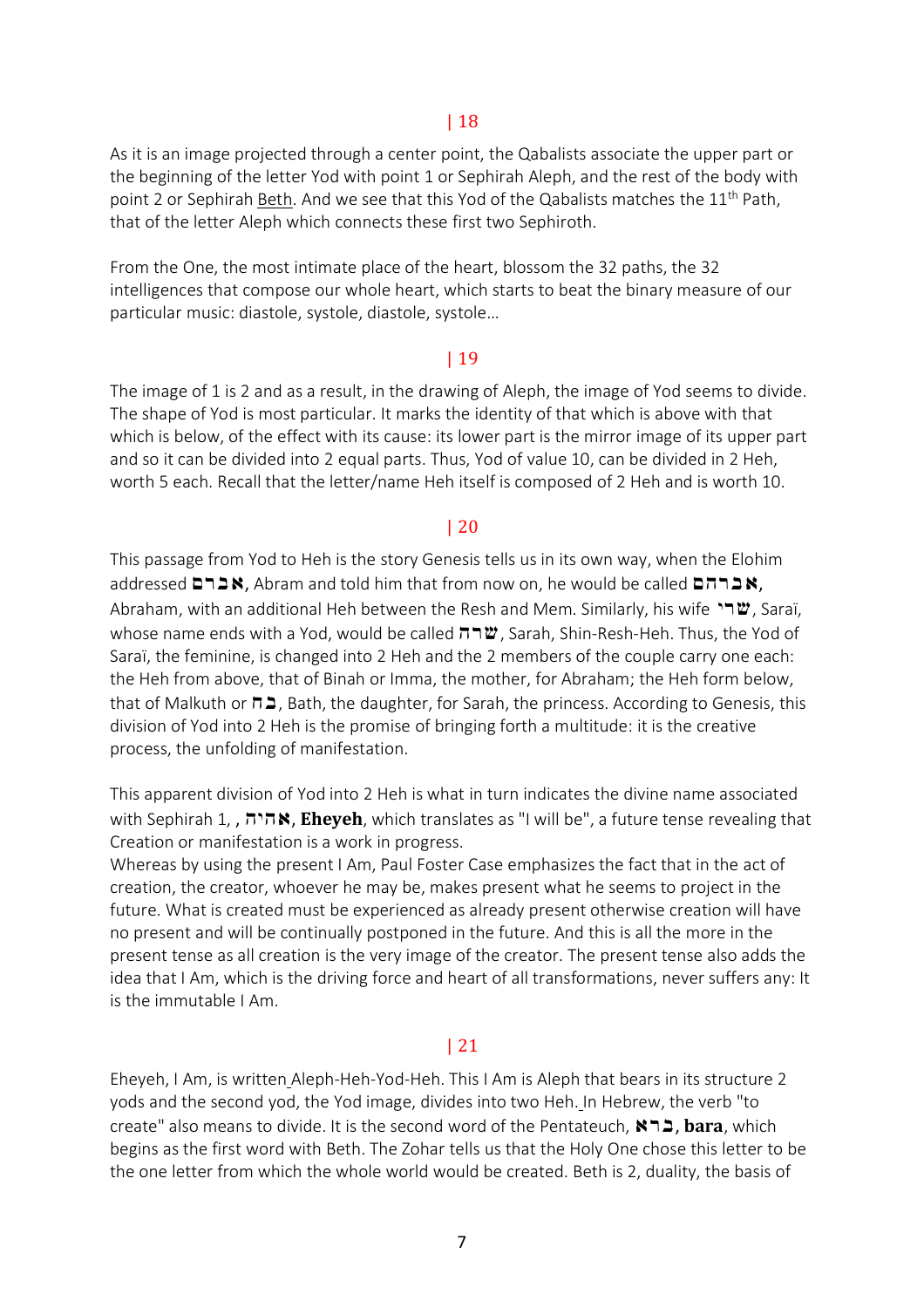creation. There would be no beginning without it. The letter itself and the key associated with it, show this appearance of division that separates/units above and below, the Heh from above and the Heh from below: the first Heh or the 5 roses above the Magician's head represent the higher part of Yod, the second Heh or the 5 roses below in the garden represents the lower part whereas the Magician through his body and his function, acts as Vav. Let us note that the rose is symbolic of number 5, so the 10 roses of Key 1 evoke the number 50, the 50 gates of understanding and the value of our Nun …. But hush…. let us add one more thing, the letters Aleph and Beth are both connected by the yellow color: Beth is duality and this is what separates Aleph into Aleph Yod Nun then into Yod Vav Yod and again into Yod Heh Vav Heh.

#### | 22

The second letter of the word bara is Resh, the Head, the collective intelligence, associated with the radiating energy of Key 19 and the heart center. This head/heart radiates and gathers at the same time. Then, the second stage of creation can be read as the radiation of the union/separation of the head/heart, due to the fact that Resh is 200, i.e. a particularity of 2 and its Key, Key 19, a particularity of 1, and therefore this is a different way of thinking and representing the Beth Principle and its activity. Eventually, the ultimate stage of Creation is the third letter of bara, of course Aleph: it carries in its womb the seed and its unfolding and is also the perfect fulfilment of the seed. There again is an identity between the cause and its production.

#### | 23

The Zohar confirms that the creative process takes place with the letter Heh: Behibaram, "*by the letter Heh, there were created*". And the Qabalist Chayyim Vital explains in his Sepher Etz Chayyim,: *"The Drop that is Yod has divided into the Vav/Daleth of the unfolded form of the Yod* dvi*, residing in Chokmah and that is the secret of the Vav/Daleth of the Yod of ABBA which has the numerical value (6+4) 10. There, Abba, the Male prevails and that is why the Vav precedes Daleth. However, when the Drop of Binah, when the Female prevails, Daleth prevails over Vav and the form of the letter Heh* ( $\pi$ ) *is then written Daleth Vav* ( $\pi$ )*."* 

From the silence point of the heart, the light defines, shapes, measures space. And Heh is both vision and ordering of the light substance in forms/spaces of separated appearances.

#### | 24

This unfolding process is number 3, Binah, the third black/indigo Sephirah; 3 is also Gimel, the Hebrew letter associated with Key 2. In a different way, 3 is also Lamed of value 30, which reduces to 3 and corresponds to Key 11, the number of which reduces to 2. Let us note that hnib, **Binah**, Understanding, also begins with the letter Beth which separates and unites the Heh of above from the Heh of below through Vav. 3 is truly an active connection between Lamed and Beth whose union forms the heart. What our heart/matrix creates along with its multiplied beat, takes form and manifests.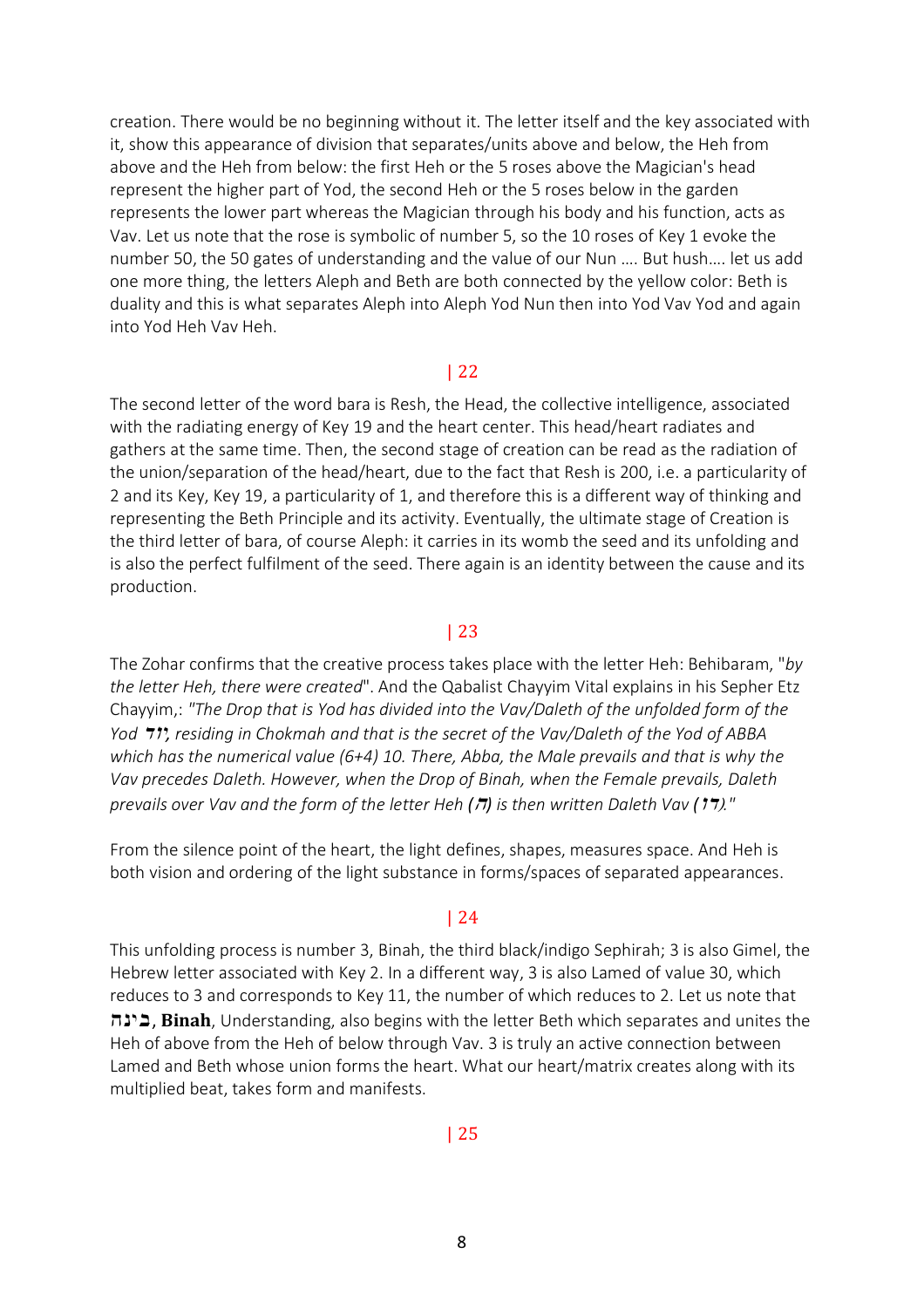3, the engine of the unfolding image of the One Yod and the Heh of above, unfolds this image throughout space and form way down to the Heh of below that is מלכות, Malkuth, the 10<sup>th</sup> Sephirah, the Kingdom. This is the sphere bearing the 4 ternary colors representative of the 4 elements of matter in the physical plane. Therefore, the kingdom, the resplendent intelligence, which is said to be seated on the throne of Binah, is at the same time the image and double of the first Heh or Binah through the mirror of Vav which gathers the 6 sephiroth that separate yet unite Binah to Malkuth. So יהוה, Yod-Heh-Vav-Heh, 26, "that which was, is and will be" is Aleph and its unfolding: it is the entire Tree of Life which unfolds this first unity, whose essence is vacuity.

Aïn, Aleph-Yod-Nun: through its silence point, our individual heart is directly connected to this fundamental vacuity in which Aleph is the breath, Yod the binary activity and Nun, the transformation to which this circulation contributes.

Our individual heart? Let us listen to the Sepher Etz Chayyim, the book of the Tree of Life :

## | 26

"We know that the heart can understand, and we know that this is the secret of Binah. But we *have found elsewhere that it is Tiphareth and elsewhere again Malkuth, but all these are one subject.*"

Considering that Lamed Beth is the number of the paths of Wisdom, that is to say the whole Tree of Life, Leb, the heart, is also the whole Tree: the heart is the Tree of the Living. Hence, again, that is why it is important to draw in broad strokes the structure of the Tree.

## | 27

Since the heart is a hollow muscle made of 3 layers and 4 cavities, (3 and 4, 7), it is definitively interesting to see the 3 Supernal we have just mentioned 'Crown, Wisdom and Understanding' as the 3 layers composing the cardiac muscle of the greater countenance or Macroprosupus, Nipna Kira, **arik anpin**, and the 4 cavities as the 4 worlds covered by the 3 Supernal. But it would even be more fruitful to realize that in the heart of our heart is the initial vacuity which is the limitless light for us; that the One heart which is our heart, is the light in which the I Am radiates; that in our heart which is the One heart, are the grey light of Wisdom and the bleu/indigo light of Understanding and that this crown of wisdom/understanding expresses as the blue activity of compassion, the red activity of strength and severity, the yellow activity of beauty, the green of emotion and desire, the orange of the intellectual mind, the violet of the soul animating the form and eventually in the kingdom, the body of all forms. These seven activities are the components of the human personality and its near or remote environment. All that we think, feel or touch, our bodies and the bodies of all forms of our environment, are an expression of that crown of Wisdom/Understanding which unfolds its creation through the only time and space that exists, here and now.

But now let's continue our research concerning the heart that we are.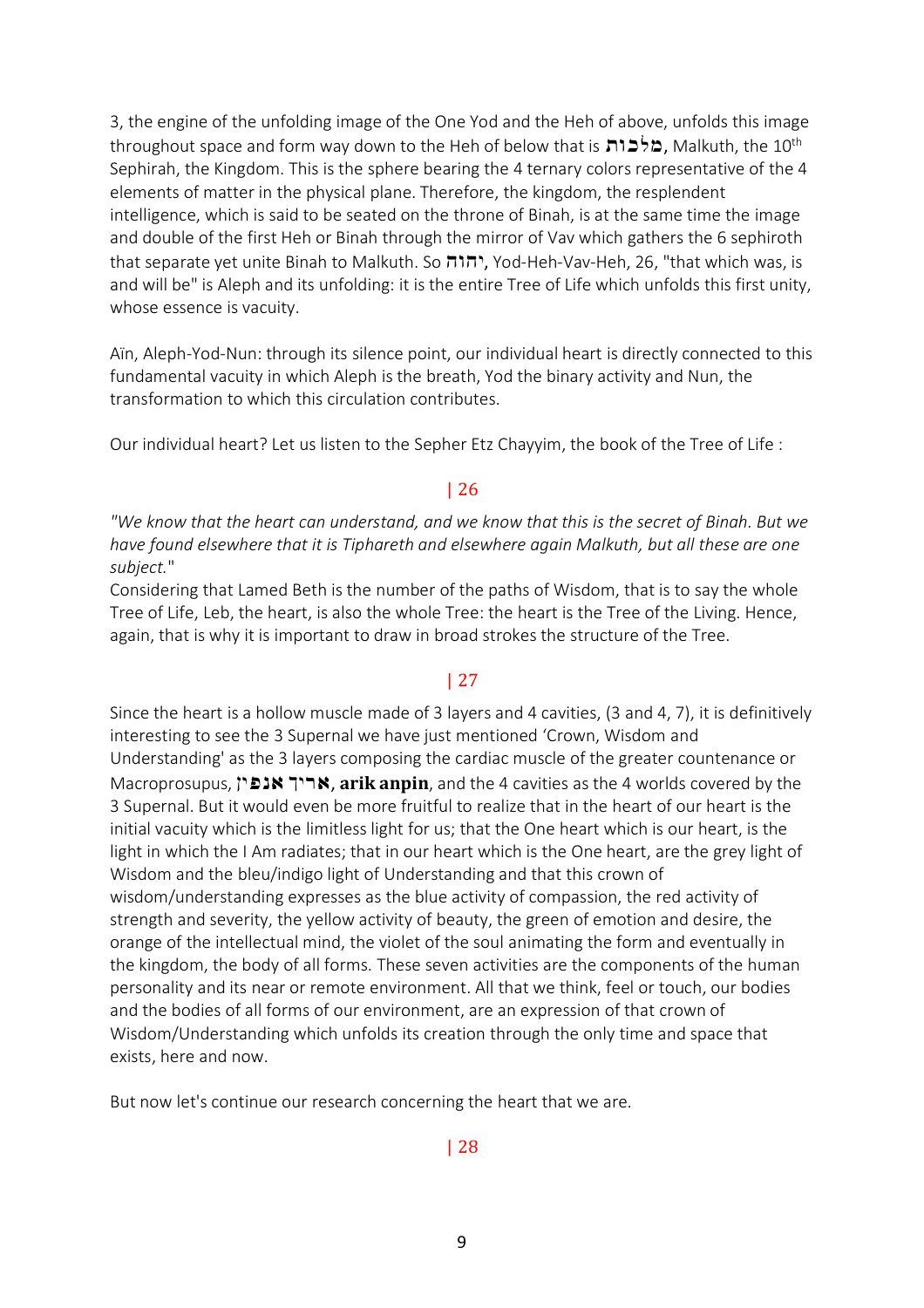In his *Shaaréi Aurah,* the Gates of Light, the Qabalist Joseph Gikatilla keeps repeating that Yod-Heh-Vav-Heh is not only the entire Tree of Life but also the divine name particularly related to its central Sephirah. It is interesting to note that this Sephirah is associated with  $\geq$ , Ben, Beth/2 and Nun/50, this Nun we have already mentioned in relation to Aïn, Aleph and the first Sephirah. Ben is the Son, Adam, made in His image and likeness. To say that Yod-Heh-Vav-Heh, "that which was, is and will be", the eternal I Am, is particularly related to the central sphere, is a way of affirming that the I Am we repeatedly say we are, the I Am in the heart of our depth, the central I Am around which our whole existence is organized, is the image of Eheyeh that resounds in the first Sephirah. The central Sephirah is the fifth door of Light (the first is Malkuth) with regard to the subject of the Shaaréi Aurah and and with regard to manifestation or the unfolding of the One light, it is the sixth one (the first is Kether). Because this Sephirah bears the number 6, it is particularly related to the letter Vav (6). Now 6 is what separates 26 from 32. 6 is what unites Yod-Heh-Vav-Heh, 26 to Leb, the Heart, 32; And 32 reduces to 5, which is Heh, half Yod or 10, the number of sephiroth of the Tree of Life. The heart is at the same time the whole Tree of Life and its center. Note also that 32 divided by 2 is 16, and that the  $16<sup>th</sup>$  path is that of the letter ... Vav.

This central sphere, called Tiphareth, Beauty, is the sphere of the Sun and the heart of the Tree of life. The author of the alchemical treaty "The Truth coming out of the Hermetic well" emphasizes that man 's heart, a "*fountain and reservoir of his life, is to the Microcosm what* the Sun is to the Macrocosm: not only is it its image but it also relates and corresponds to it: for this reason and thanks to the virtue it derives from it, it performs in the individual the same *functions as the sun in the Universe ……*".

#### | 29

In Hebrew, the word Tiphareth begins with the letter Tav and ends with the letter Tav. Tav, 400 represents the whole Tree of life. Tav is the center, the heart of the cube of Space that was the subject of one of our common meditations, here. Tav is connected to Saturn and the sphere of activity of Saturn is Binah, the Understanding sphere and first emanation of Chokmah, Wisdom. In the Tarot, this Tav is the matrix where the hanged Man of Key 12 and the letter Mem, the letter mother of Water, experiences a reversal process (in Hebrew, "ח, raph) in search of the new birth; and Binah, as we know, is the crown of the pillar of water in the Tree of Life. The letter Tav, itself is the 32<sup>nd</sup> and ultimate path of that same Wisdom and is the matrix entry to the kingdom, the Sephirah number 10, i.e., the Sephirah Yod. As the 32<sup>nd</sup> path, it completes Leb, the heart. Thus, the active light of the causal and first Tav, the mother Tav, reflects upon the light of the final Tav, which is the daughter Tav in perfect identity with the Mother Tav. Between these two Tav matrixes, the Hebrew Tiphareth bears the letters Peh and Resh, which together formed the word  $\blacksquare$ , Par, the ox, conveying the more general meaning of offspring, which is consistent with the fact that Ben, the Son, is one of the names of Tiphareth. The ox is Aleph. Thus, it is no surprise that Aleph, the Breath, the Silence that Speaks to the heart, sits at the center and heart of this progeny so that it may ( $\neg$   $\blacktriangleright$   $\blacktriangle$  – 281) Pé'er, adorn, beautify and magnify (281) 'ervah, the nakedness of this heart. Tiphareth, Beauty, the fecundation of embellishment Solomon sings: "*You are all beautiful, my friend… You have ravished my heart, my sister…*"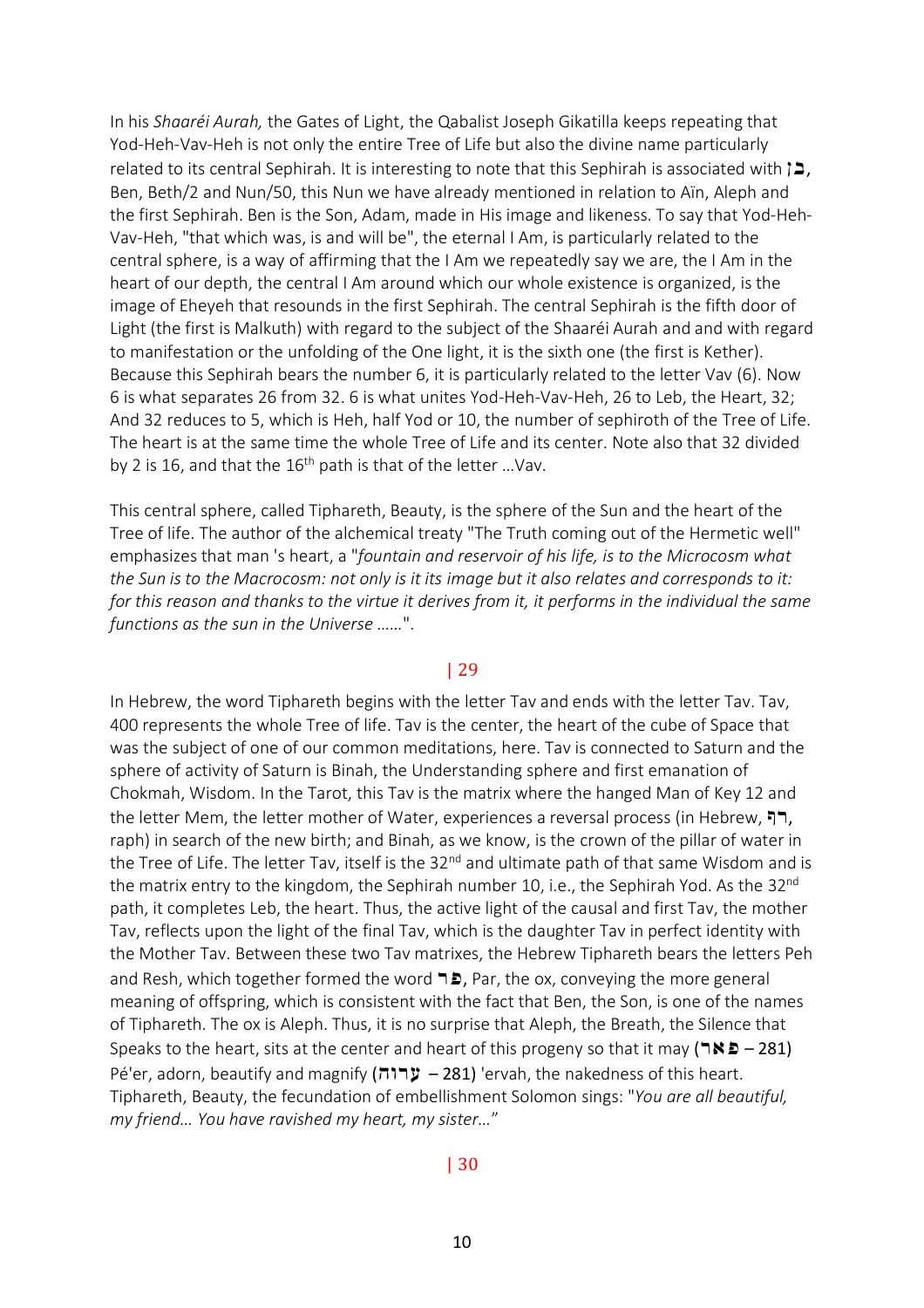Starting from above, the fifth Sephirah is the red sphere of Mars, called הבורה, Geburah, Severity and  $\overline{P}$ , Din, Justice. And starting from below, the fifth door is the Sephirah 6, the yellow sphere of the Sun, whose magnificence we have tried to evoke. So, it would not be incongruous to contemplate the idea that the center and heart of the Tree of Life could be ideally situated between those two spheres, right in the middle of the path that connects them, namely in the heart of the path of the letter Lamed, at the very place where the scale is fully balanced in the hand of Justice

Lamed, Beth. Let's now listen to Beth.

### | 31

I am 1, the Magician and I am Beth, 2. In the movement from the inside out, I precede Lamed because I am the first letter of the Torah, the great Beth of שות Because I am the first letter of the Torah, the great Beth of  $\mathbf{S}$ emanating from Kether, I am the link between the Crown and the pillar of Severity before Din, Justice, exists. In the movement from the outside in, I am the last letter of Jacob before he becomes Israel and I am also the innermost and most secret aspect of the heart for I stand behind the curtains of that which manifests in and through the image of Key 11. When I precede Lamed, we write the word  $\overleftrightarrow{=}$ , **Bal,** meaning "not", which entitles me to say that I am the essential vacuity of the heart without which there is no circulation.

## | 32

This is the circulation going from East to West and back, on the upper face that I am on the Cube of Space. It is the circulation of exteriorization of the inner and its return movement to the interior, the circulation from the sky to the earth, through my upper hand and my lower hand, sowing the garden where the flowers of desire and knowledge emerge. And as I am, in a different way, the 1 of Key 10 and the 1 of key 19, as well as the 2 of the letter Kaph and the 2 of the letter Resh, this circulation is the circulation of the Wheel of Fortune, of the circle within the square, and of the Sun toward its children, the sons of Israel whom the Zohar says they are Man, Adam, made by IHVH Elohim. The Zohar also adds that "*the word* 'made'*,* ryiiv, *vayyitzer, is written with two yods, because the Holy Spirit made the children of Israel enter His name in the form of two 2 yods. Furthermore, the letter Vav came and stood between the two yods to make sure they reach the number of Yod Heh Vav Heh and have their* face drawn according to His face by the 2 yods and their nose be in the shape of the letter *Vav*".

Lamed, Beth. 5NJW, Israël and **JPY**, Jacob.

## | 33

In the Sepher Etz Chayyim, it is written that the Tiphareth of Arik Anpin, the Vast Countenance illuminates Zeïr Anpin, the Lesser Countenance, which is called Israël and also contains Ia'aqov, all forming one Partsuph. Jacob is the son of Itzhaq, himself the son of Abraham. Like our 2 Heh, Jacob and his brother, Esau, are twins. They are separated but form a unity. Jacob was born after Esau, holding his heel, whence his name  $\exists p\cdot\cdot$ , **Yod eqeb**, hand at the heel. But unlike the 2 Heh, the first born, Esau, is described as a hunter, a man of the fields, that is to say someone focused on the production of Nature and physical goods: he is the ruler of Malkuth, the Sephirah of action and physical goods. As for Jacob, he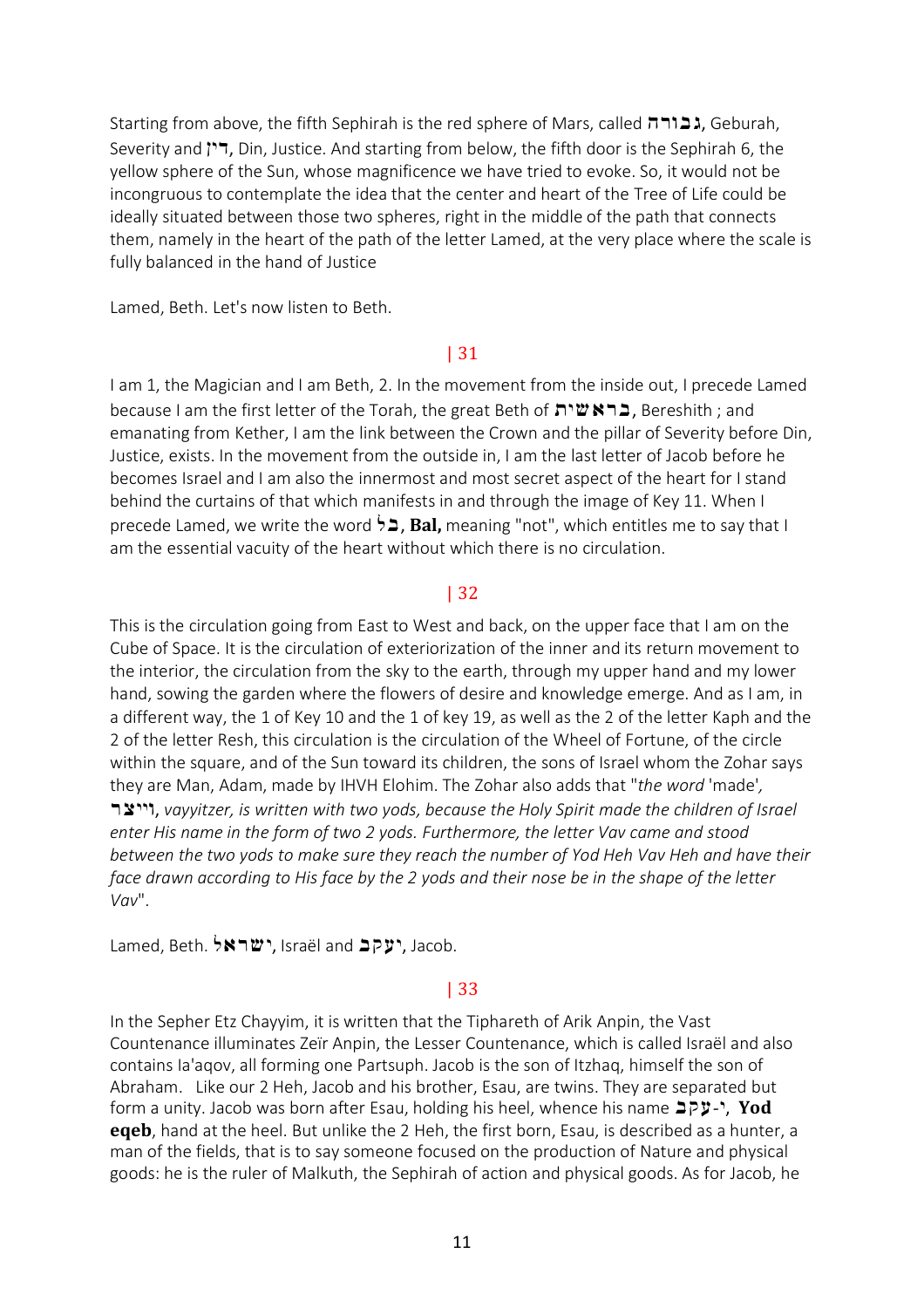is depicted as anMt wia, **Ish Tam**, as a naïve man of integrity, living in tents. Tam comes from the root  $\Box \Box$ , Tav/Mem which conveys the meanings of integrity, truth and justice, - it is the root located at the center of the cube of value 1000, the value of the final Aleph. Similarly, as we have just emphasized it, Qabalah assigns Jacob to Tiphareth, the central Sephirah on the central pillar. Being the central Sephirah on the central pillar, he equilibrates the forces of the left and right columns, the pillars of water and fire, but because he was born after Esau holding his heel with the hand turned downward to Malkuth, the kingdom, he balances the lower Sephiroth which stands at the base of the pillars, the orange sphere of Mercury and the green sphere of Venus.

#### | 34

By stealing his brother's birthright and receiving the blessing in his place, Jacob assimilates Esau's control over the physical world. He must then purify Yesod, the sphere of the Moon, the violet Sephirah and master this sphere. This is accomplished during his working stay at his uncle's  $\geq$ , Laban. The mastery over the lower elements is symbolized in occultism by the pentagram which is represented by number 5 and therefore the letter Heh. Although his name means white, Laban appears of dubious whiteness. Under this guise, he represents the sphere of the Moon which is forever pure and white in essence and carries at the same time the errors of our egocentric conceptions endangering the expression of our true self just as the ocean which carries innumerable plastic waste either in the form of particles or aggregates endangers marine life. Laban mocks Jacob's integrity repeatedly. But Jacob comes out victoriously and together they conclude a peace agreement,  $\mathbf{D}^{\mathsf{t}}\mathbf{W}$ , **Shalom**. In doing so, Jacob adds the Heh of mastery to what is called Laban and restores the Moon  $\pi$ לבנה, Lebanah, in its fundamental purity and Lebanah can now can be read as לבנה, Leb nah, the heart of beauty. From a different perspective, Laban is also the whiteness of the White Head which is the name of Sephirah 1. When it is read as  $\frac{1}{2}$ , Leb Nun, it stands for the active heart in the transformation process that opens up the higher levels of our being. The first letter of his name, Lamed, reinforces the idea that his behavior, which might seem dubious to us, is the operation of the law of action and reaction symbolized by Key 11 and it is the goad that pushes us on the path towards full recovery of our own wholeness. Finally, just as  $\mathbf{a} \in \mathbb{R}$ , Even is the union of the Father and the Son, Laban, whiteness, is the fusion of the heart  $\Rightarrow$ , Leb, and the Son  $\geq$ , Ben.

### | 35

Jacob serves Laban 7 years to marry hall, Leah (a heart/Yod), another 7 years to marry  $\frac{1}{2} \pi$ , Rachel (another heart/Yod) plus 6 additional years (Vav). He returns home rich with large herds, married to the two sisters and father of 11 sons and one daughter. On his way back, he sends the herds ahead along with his wives and children to coax Esau, and one night when he is alone, he wrestles with an Elohim until dawn. The Elohim cannot defeat him but strikes Jacob on the hip socket and Jacob's hip is dislocated. Then the Elohim says to Jacob:" Jacob shall no longer be your name, but Israel, "triumphant wrestler" for you wrestled against heavenly and human powers and remained strong."

#### | 36

Jacob is Tam or Tom, which means complete. With Mem value 40, Tam is worth 440, 44 x 10. 44 is the value of  $\Box$ , Dam, the blood and 10 the number of Sephiroth. So, the name of Jacob conveys the idea of a Tree of Life filled with blood, that is to say with energy, but this blood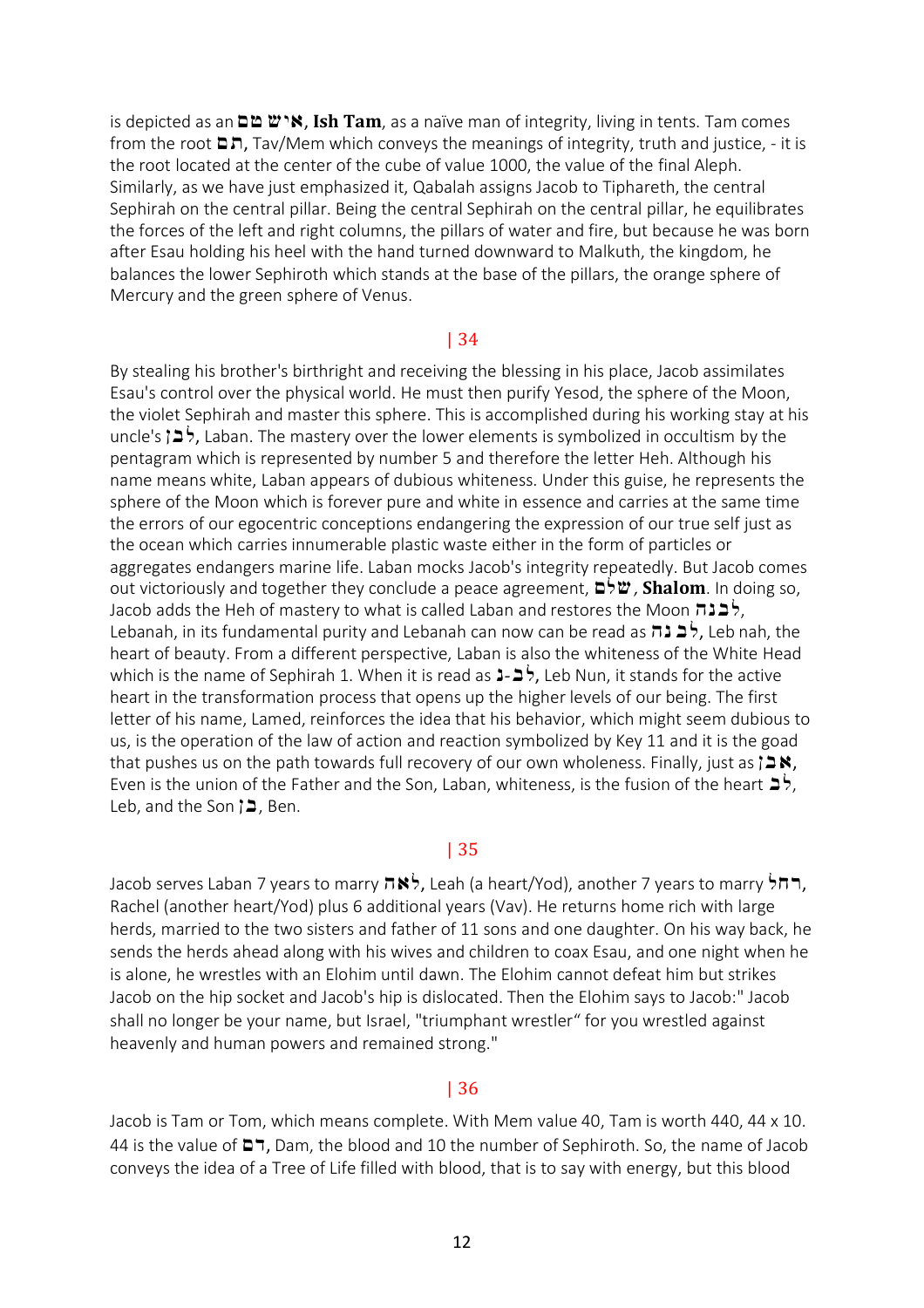does not circulate as it should. It lacks Aleph, the breath of life, to make a complete  $\Box \forall x$ , Adam. Jacob is a half beating heart and makes the blood flow mainly downwards and below. As Beth, it is half of the global heart function.

#### | 37

The Lamed of Israel is what will provide the complementary beat. Favre d'Olivet calls it the beating of a wing, for Lamed is like a wing, a symbol, not of a proper engine, at least of something that helps elevation. The shape of the letter speaks for itself. That which unfolds and rises is the serpent Teth, the letter associated with key 8 and we all know how closely these two keys,  $11<sup>th</sup>$  and  $8<sup>th</sup>$ , are linked to the extent that Strength substitutes Justice at the center of the major arcana in the exoteric Tarot. It is Lamed, the ox goad and the Beth goad, which enforces the law of action and reaction and activates the blood circulation upwards and above, supplying it with oxygen represented by Aleph, the mother letter of the element Air. The cardinal sign of the element Air is Libra associated with Key 11 and Lamed and that which is cardinal always implies action, activation and impulse. Note that the same Aleph transforms Mx,Tam, which characterizes Jacob, into xma, **Emeth**, the truth, which is the living power of the heart and in the heart.

#### | 38

The permutation of the letters of Israel results in la wir, **Resh El**. Resh is the head and the name of the letter associated with Key 19, the Sun which corresponds to Sephirah 6. We also know that this Key represents the heart or the heart chakra. As to El, Aleph-Lamed, it is, as we have mentioned, a divine name linked to the Sephirah Chesed, Kindness, Compassion. This Resh El can be read **5-N "ז rischa Lamed**, the beginning of the elevation represented by Lamed.

#### | 39

This transition from the state of Jacob to that of Israel is accomplished through the dislocation of **ה', gid,** the hip or thigh. In fact, this word conveys an idea synonymous with that of Lamed. Its first meaning is *tendon, anything that tenses to act.* It can be seen as the image of the manly limb. This idea is corroborated by the fact that **gid** is <sup>-1</sup>, Yod Gad or <sup>2</sup>, Yod Cad or 2, Yod **Dag**. And we have seen that this is Yod in En, or rather Ab, the father that seeds **ND'N**, **Aima**, the mother represented by Binah. Dag means fish and also refers to abundant multiplication. As for Gad, it is the name of the tribe of Israel associated with Aries, the sign ruled by Mars. Mars is the God of war, the God of the wrestle at the end of which Jacob changes into Israel. Therefore, the dislocation of the hip refers to the reorientation of the Mars force towards the higher centers. Up to now, the active force of Mars, the intelligence that drives us into action, was exclusively focused on the 4 lower sephiroth. The reorientation of Mars is partly symbolized by the sword held by Justice in her right hand. Thus, in the word **ליד, Gid**, the union of the letter Gimel/Daleth totals 7, the value of the letter Zayin, the sword, and the remaining letter Yod is, of course, the hand. The reorientation is also found in the ascending movement of the letter Lamed we have just mentioned. This  $\pi \mathbf{u}$ ה, gid hanasheh is 377, the value of שבעה, shiveah, seven, and this brings the Qabalists to relate the dislocated hip to the green Sephirah 7, the sphere of activity of Venus. Mars and Venus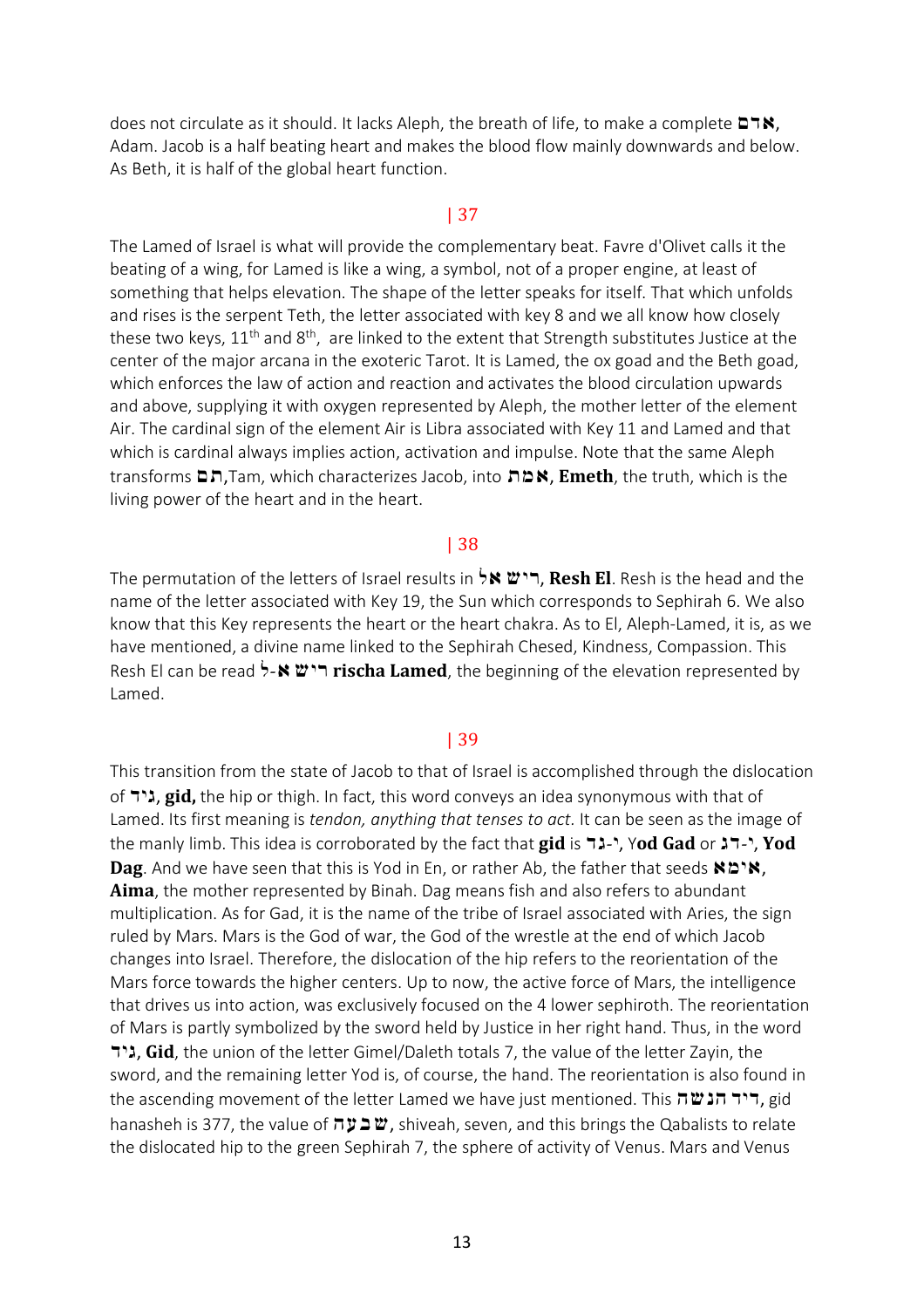are in a relationship: therefore, the path that unites Sephirah 7 to the heart, Tiphareth, is dedicated to Scorpio ruled by Mars.

## | 40

Tiphareth, the sphere of activity of the Sun is defined as follows: "The sixth path is called the Intelligence of Separative Influence. It is so called because it gathers together the emanations of the archetypal influence and communicates them to all those blessed ones who are united to its essence."

Thus since Creation **הבריאה**, Briah, is separation and apparent division, the heart, being the intelligence of Separative Influence –an idea indicated by the suffix *dia* of the word Kardia, the heart in Greek and by the *d* of Kerd, its Indo-European root – the heart, we say, is creator in Binah, is co-creator in Tiphareth and co-creator in Malkuth, as established in the Sepher Ets Chayyim.

# | 41

After making peace with Esau, Jacob goes to Sukkoth. Unlike Abraham, whose name always appears with an additional Heh in the rest of the Book that tells his story, Jacob is sometimes represented by his old name and some other times by his new name. Some Qabalists believe that the passages mentioning his first name refer to his lower aspects while those with his new name refer to his higher aspects. Our phrasing does not mean to be more accurate but in keeping with the theme of our meeting. The Beth of Leb, the Heart, is the channel through which higher energies flow and transform into lower or denser structures they feed. While Lamed is the response to Beth, the return journey, the elevation through which the forms resolve themselves into their essential energy. The couple Lamed Beth describes the circulation of the living to administrate its body of manifestation.

So back to Jacob going to Sukkoth. There he builds a house, xib, **bayith**, for himself and paddocks xvks, **Sukkoth**, for his herds. Here what The Zohar says: "*when Jacob became perfect, Shalem, Faith joined him; when he crowned himself in the place that suited him, the* paddock crowned itself with him, for it was full of the fathers and full of his sons. That is what being full is, Shalom, full above and full below. (....) Full above, for he is the sum of the fathers, *Fulfillment, Tiphareth, of Israel: and full above in his holy sons.*"

## | 42

The word Sukkoth is 486: 486 is also the value of Leb written in full (lamed 74 + Beth 412). This is a feminine plural form which means tents, huts, tabernacles, and this feminine plural reminds us of the 4 cavities of the heart.

# | 43

At this level of the Tree of Live, the Three Patriarchs or Fathers Abraham/Chesed, Itzhaq/Geburah and Jacob/Tiphareth represent the 3 layers of the cardiac muscle of the lesser Countenance or Microprosopus, **ועיר אנפ**ין, zair anpin, called Ben, the Son. The 4 cavities of the heart can then be identified with the 4 matriarchs, but because they are composed of 2 large cavities and 2 subordinate ones, it seems more accurate to identify them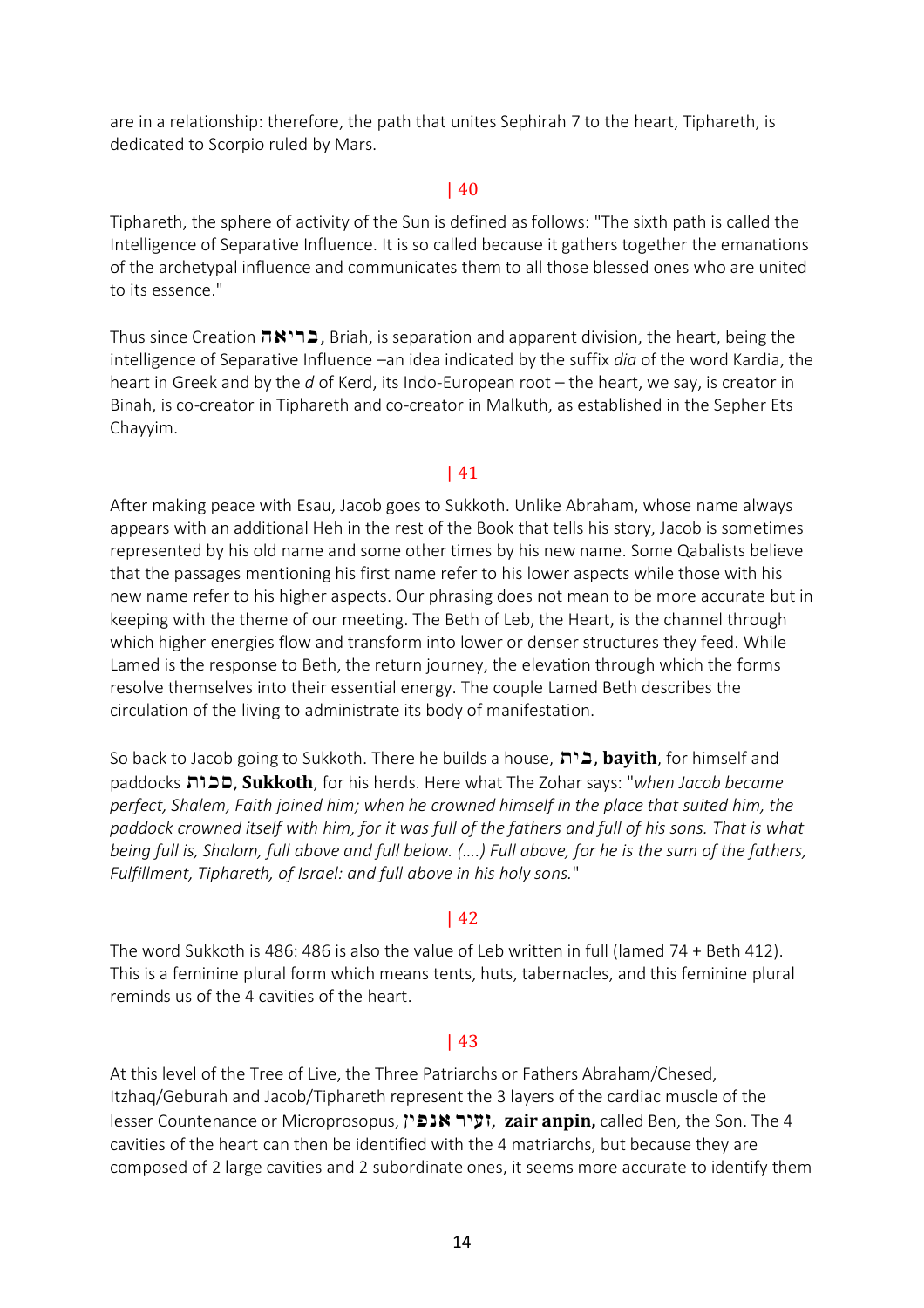with the two wives of Jacob, Leah and Rachel, and their servants, respectively Zilpa and Bilah, who all gave birth to the children of Israel. They are the 4 sephiroth below Tiphareth that give progeny to what we conceive to be.

Ks, **Sok**, is the singular of Sukkoth and has the same meaning - tent, tabernacle and temple – and it reminds us of the Tabernacle and the Tent of Meeting. Written with different vowel points, Sak is a hidden place, a protection and is used in reference to the heart. There is no need to explain why the heart is a hidden place. The Tent of Meeting, where only the High Priest could enter, was the Holy of the Holies, the place, or Maqom, of the Presence, the Shekinah. And the Shekinah protected the Ark of the Covenant, the Tablets of the Law, that is to say the Torah and protected the heart that was insufficiently pure, white and transparent from getting closer to the law of manifestation of the Presence.

### | 44

Protection is a shield, and the one image of a heart in the Tarot is the shield the Empress of Key 3 holds in her right hand. Of course, the main idea is that love, the love of the dove, of the Ruach Elohim, is a shield. But there is also a difference aspect in relation to our study. We know that Libra, Key 11 is ruled by Venus. Its corresponding color is the green color of Key 11 and key 3. In Key 11, the crown that protects and rules the head of Justice is green. And so it the mantle that covers her shoulders and most of her chest. This is a protection in relation with the Martian red of the robe. The movement that stimulates and elevates the serpent force must be led and protected by the heart and love.

## | 45

Is it worth noting that by adding Mem into its heart, Sok, the tent, transforms its pillar into the letter/name  $\Box$   $\Box$ , Samekh, the part of the Qav ha-emtzaï, the object of our study concerning the path which leads to the heart and which turns out to be  $13 - 13$  paths from Malkuth to the gates of Tiphareth ?

## | 46

In Aramaic, Sak is a *brother.* Our kinship to all, our unity is the heart. It is the Aramaic root of havks, **sakuah**, prophet, psychic, supervisor, visionary and ivks, **sakui**, translucent, transparent, direct references to the Magician and to Beth, 2, Chokmah, Wisdom, describing the qualities of the heart.

Through transparency, the Magician unites the Heh of Above to the Heh of below or seems to separate them through lack of transparency. The Heh of above is then like the hull of a vessel, the accurate replica of the architect 's plans overrun with rust and seashells. Transparency is established by our right hand; the hand Paul Foster Case calls the hand of power. It is the *'I'* hand,  $i$ , Ani, the consciousness gained through separation and through which we identify with the material, physical plane (in Qabalah, Ani is associated with Malkuth). It is the *I* that does everything, the *I* that can only rely on the *I*. To turn the hand upwards is to transform Ani into  $\gamma$ . Ain, Nothing. Self-consciousness represented by the Magician, is the No-thing that expresses itself in a particular and personalized way in order to produce the perfection of His image. It is the **I** that does nothing: and Aleph, through **I** and in **I**, accomplishes everything. As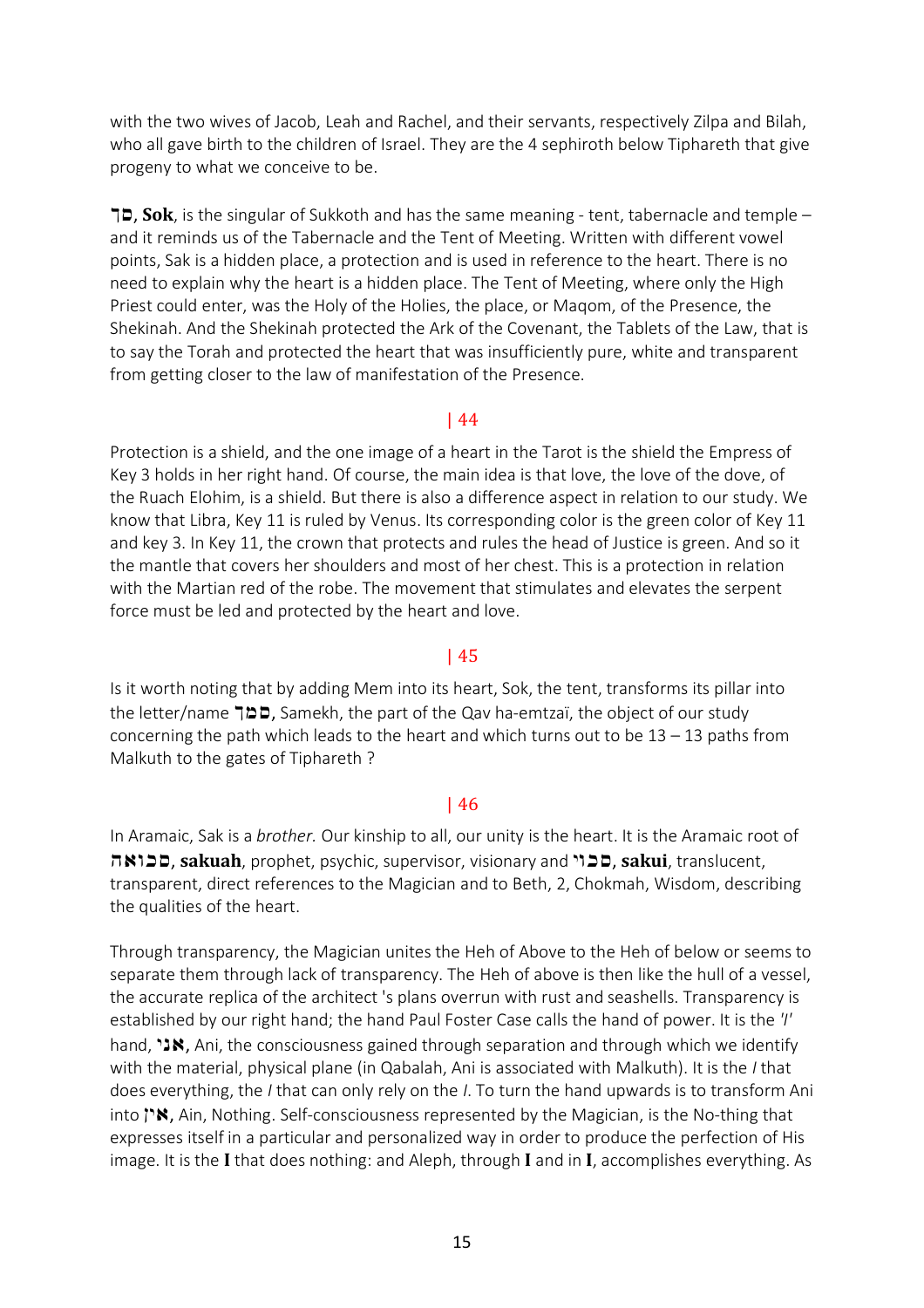we have said, it is then the Magician's position that draws Aleph, a Yod hand above, a Yod hand below, reunited by the clear mirror of the Vav that his body forms.

That is what the sufi Abû'I Hasan Kharaqâni calls "the non-existence and the existence", knowing that to exist is *ex sistere*, to stand outside. "*The purest heart, he says, is the heart where there is no-one*". This is the non-existence he refers to when he says "*when the nonexistence is achieved, the existence of God settles in the heart*". And in echo Master Eckhart cries out: "*O my soul, come out, God enters!"*

### | 47

To build the Sok, the temple or Adytum, God choses a **Lingth,** a builder. The builder is (h-v Nb) Beth Nun, i.e, *Ben*, *the Son,* plus *Vav and Heh,* the tool and material needed for the construction. This particular builder is called **XX ב**צלאל, **Betzalel**, the son of **Auri**, son of rvc, **Chur**, and comes from the tribe of Judas. The temple is built by lya bl, **Leb etze**l, noble heart, son of "-**אור**-"**Aur Yod**, the light of Yod, son of **Chur**, the "white" of the Head which is the first Sephirah and comes from the tribe of Judas as the Messiah. The word  $\mathbf{N}$ , Aur, Light, is added to the name of the second veil of the Absolute, Aïn Soph, without limit, to form the third veil, the one closest to the Sephirah 1. Its letters combine the Primal Aleph linked to Resh, the head, the white head which is associated with the first Sephirah, as the upper part of the Yod, which is the extension of the light in the name Auri. As we have said, this third veil is the seed of the Kingdom, the Heh of Boneh, the resplendent light. Kether, the Sephirah Aleph, is in Malkuth and Malkuth, the Yod Sephirah, is in Kether…

Remembering that we call ourselves builders of the Adytum, let us see in the choice of a boneh by God, the idea of Grace mentioned by the Awaken ones, the grace to which they surrender their own will.

### | 48

This is related to what has been underlined regarding the Magician's raised right hand associated with the **ב**ן Beth of הונה, Boneh, the Beth of p וכה, Ben. The last letter of Boneh is Heh, and at the end of a word, it grammatically implies the feminine, the receptive. This receptive is double: at the same time the Heh of below, Malkuth and the Magician's seedland, but also his raised hand which we have associated with the Heh of Above, that of  $\pi$ ה), Binah, Understanding, when read as בן יה, Ben Yah, son of Yod Heh, Yah. Ben, the Son is the heart builder. He is Ben Yah, the Son of Yod Heh who, as a builder, בונה, Boneh, Ben-Vav-Heh, is the Son that establishes the Vav-Heh. Note also that God appoints an assistant to Betzalel, bailha, Oholiab, literally *tent of Ab*, tent of the Father, and Oholiab is himself, son of Kmsica, Achisamakh, literally *brother of Samekh,* the prop or tent-peg.

The festival of the Sukkoth lasts 7 days. It is usually marked by the benediction of the 4 directions of space with 4 objects symbolizing the 4 elements and much more. But the full benediction is meant for the 6 directions of space which form the Cube of space.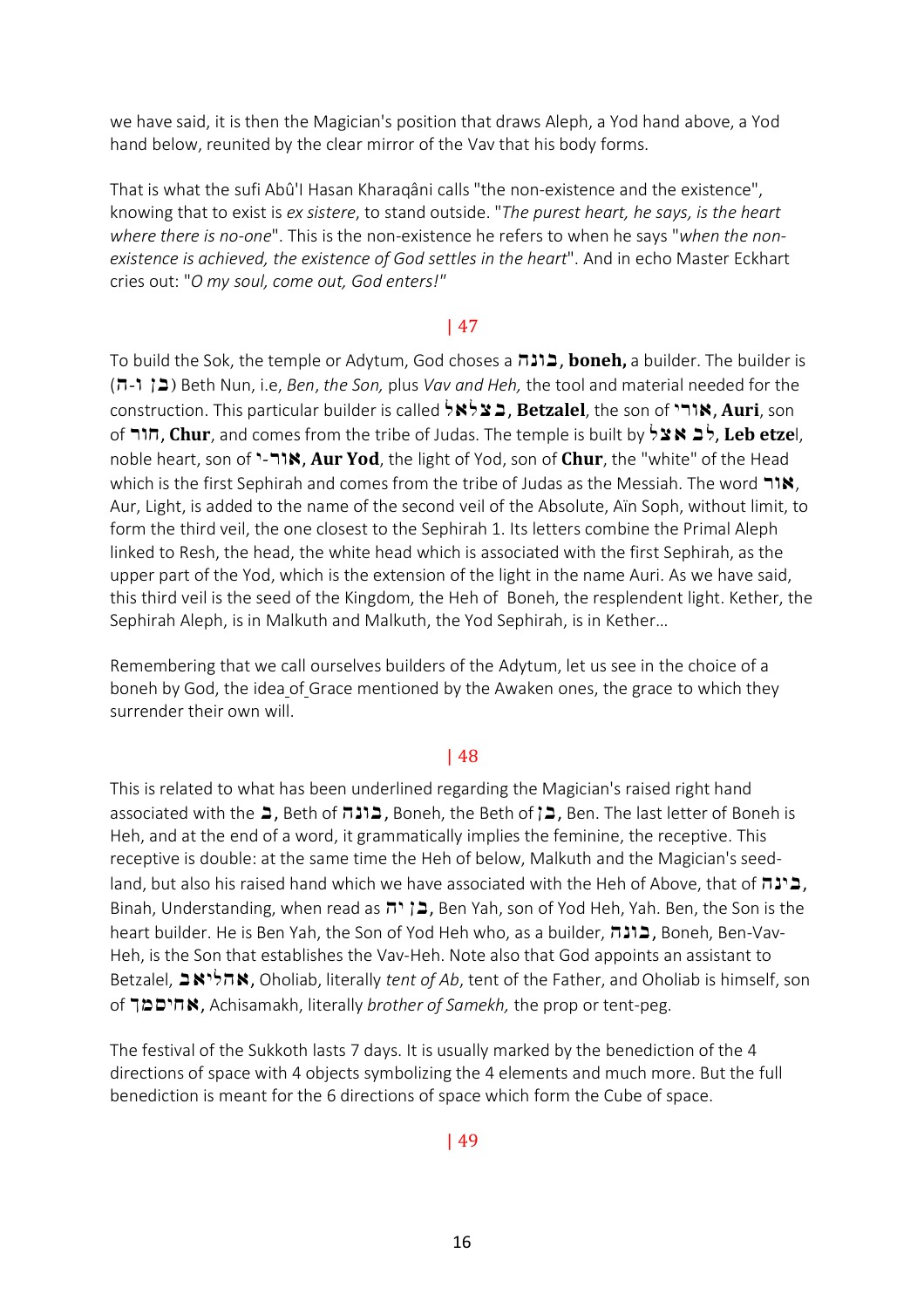One hand holds the citron, the fruit of the citron fruit-tree. Originally, it was the fruit of the cedar of לבנון Lebanon which looks like a zero or, rather, a little barrel which top is similar to the base and where the tree's seeds are kept. The cedar itself with its horizontal layered branches and its long-life and rot-resistant reputation is a symbol of the Tree of Life. It is associated with Osiris and Christ.

#### | 50

The other hand holds blvl, the **lulab**, a bouquet composed of 3 elements: in the center, one branch of Palm tree surrounded by 2 Willow branches and 3 Myrtle branches. The emphasis is on the palm branch, which we also find on the veil of Key 2 and which gives the bouquet its name. The other branches, the 2 willow and the 3 Myrtle, respectively represent the pillar of Compassion (fire) and the pillar of Severity (water) on the Tree of Life. The palm tree is the central column and the pillar of air. This triplicity is also reflected in the very structure of the palm branches, with one central line separating the palms on each side. It separates and unites because the central pillar is what equilibrates the forces of both sides. The first task of the heart of Israel is to balance Severity with Compassion, water with fire, or even more accurately to be that balance. What makes the balancing of apparently opposites pairs possible is that they are, like all pairs of opposites, interrelated and of same nature and therefore contain within themselves parts of what they seem to oppose. There is compassion in severity and there is severity in compassion. The heart is Justice acting for Good after having heard both parties. For Severity and Mercy are 2 aspects of the One Will for Good represented by Sephirah 1, Kether, to which Adam's heart is directly united by the part of the Qav ha-emtzaï called Gimel, 3. This is why the equilibrium we are talking about here is never stillness, it is the movement that manifests the eternally creative Will for Good. It is the balance, the secret of the Great Work, and like the Great Work, it is achieved in the crucible of the heart. The Heart is the cross which is the crucible.

### | 51

Let us note in this regard that 486, the value of Sukkoth, is also the value of the Greek word **petra,** stone whose Hebrew equivalent is  $\lambda \geq \kappa$ , **Ebhen**, the philosophical stone, the union of  $\blacktriangleright$ Ab, the Father with  $\blacktriangleright$ , Ben, the Son, the final realization of the Great Work.

#### | 52

Concerning Lulab, the Sepher Ha Bahir tells us:

"The date palm is surrounded by its branches all around it and has its sprout *(Lulab)* in the center. Similarly, Israel takes the body of this Tree which is its Heart. And paralleling the body is the spinal cord, which is the main part of the body (בורא, gouph). What is the  $b$  (*I* fit can be written) לולב, *Leb* – "it has a heart." The heart is also given over to it."

"What is the *Lulab* that we discuss?

It is the 36 given over to 32.

And how?

He replied: There are three Princes, the heavenly Dragon, the Sphere and the Heart. Each one is twelve, and the three therefore constitute a sum of 36, through which the world is sustained. It is thus written "And Righteous is the foundation of the world."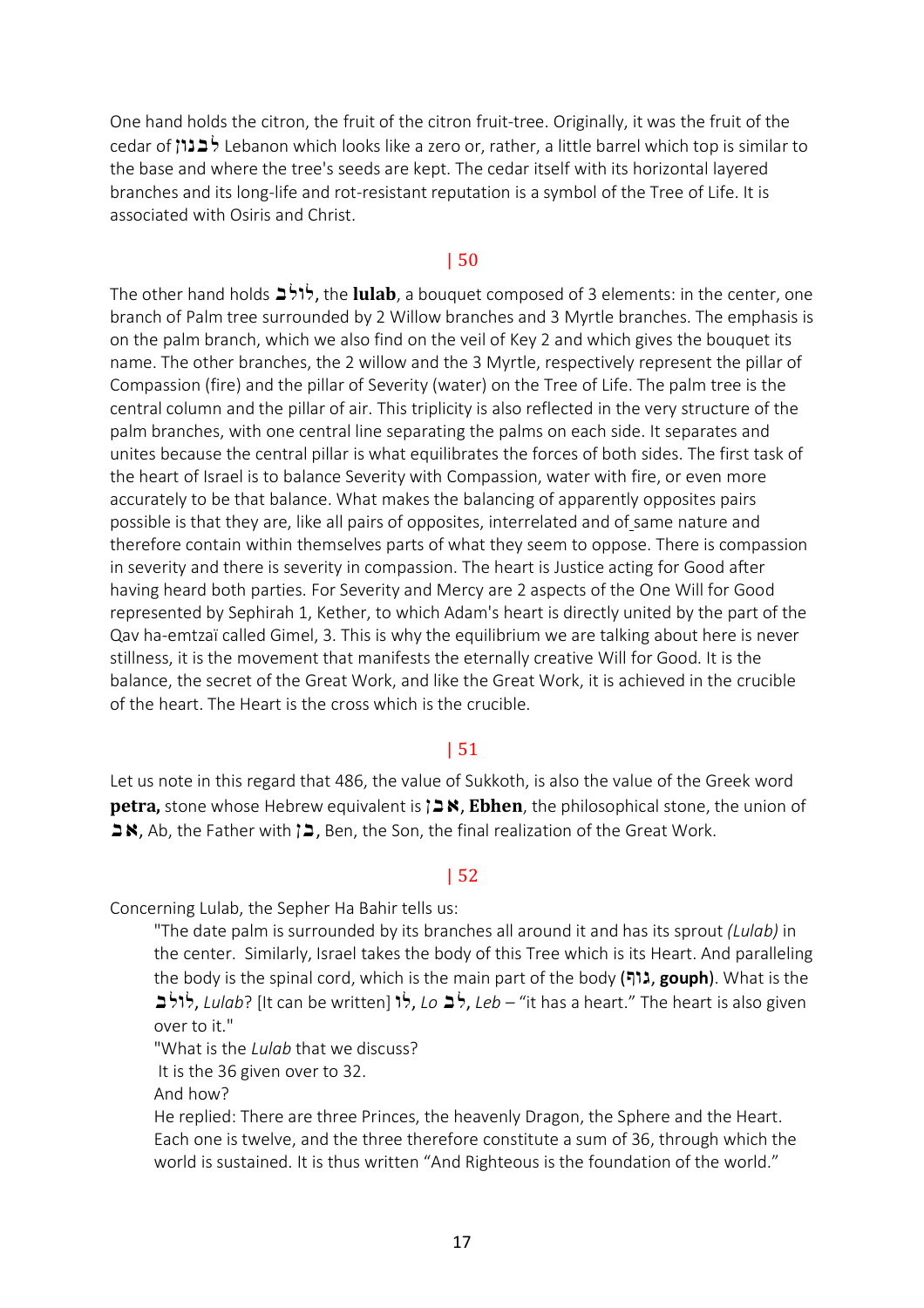"Their total is 36. The power of each of these 36 is in every other one. All of them complete the Heart."

## | 53

These 36 forces are the 3 Sephiroth of each pillar multiplied by the 4 corresponding worlds where they spread. For the Sepher Ha Bahir "*the heavenly dragon* (<sup> $\star$ </sup>, teli), *is an image standing before the Holy One*". As an image, it is therefore equivalent to Chokmah, 2 and to the entire column headed by Chokmah. The sphere (לגל galgal) is the lower abdomen. Thus, as a matrix, it is equivalent to Binah, 3 which is also Aima, the mother and is equivalent to the entire column headed by Binah. And the heart ( $\blacktriangleright$  leb) is both the Qav ha-emtzaï extending down to the Kingdom of the World of Action and all the paths that Wisdom takes to unfold its manifestation

Listen to Lamed.

#### | 54

I am 11, Justice and Lamed, 30. I am 30, the sum of the 3 yods that make up the structure of Aleph. I am the goad in the very heart of the  $\overrightarrow{P}$ , Aleph Ox, Aleph-Lamed-Peh. ; I am his goad heart and with the assistance of Peh, the intelligence that drives action, I lead him to the final Aleph of value 1000, the center and infinite expression of the cube of space. I am the goad that teaches, i.e. that leads manifestation to fulfillment for Aleph is  $\overleftrightarrow{\phantom{a}}$ , Peh EL, the mouth of God that teaches **Pick,** *illeph* by **Price,** *eleph***, the multiple. To teach is to put a mark.** And I teach your heart by marking it with Aleph so that you ever recognize it in the midst of the multiple. This is why, I am the ultimate letter of the Torah, the law that is manifestation, for manifestation teaches you who you are.

### | 55

Thus, on the cube of Space, I am along with the letter Heh, one of the two transmission paths going from the self-conscious aspect of consciousness to its subconscious aspect. I lead the Serpent force of Teth to open the Ayin eye to what manifestation veils and I am the door through which the secret activity of Mars or Peh manifests.

#### | 56

My innermost garment is a blue water like the Sephirah of Mercy. 11 reduces to 2 and I, Lamed, 30, reduce to 3. I am the memorizing heart, the High Priestess, **μνήμη** *mnémé*, the recollection of who you really are. And who you are is in His likeness, it is the law in motion, the unfolding law. Just as your fetal body must turn upside down to be born into the active world, you must turn upside down to be reborn into the heart. Thus, will you recover the right order of cause and effect. For I am that which leads the cause to its effect.

### | 57

My dress is red fire. It is the blood that circulates and fully animates all the bodies הגוף guph, I am the active lightning and my luminous track writes the Sephiroth like tasty pomegranates on the image that you are. The pomegranates are crowns, they are hearts and lips that are closed to those who ignore them but which will give you the knowledge of what you are if you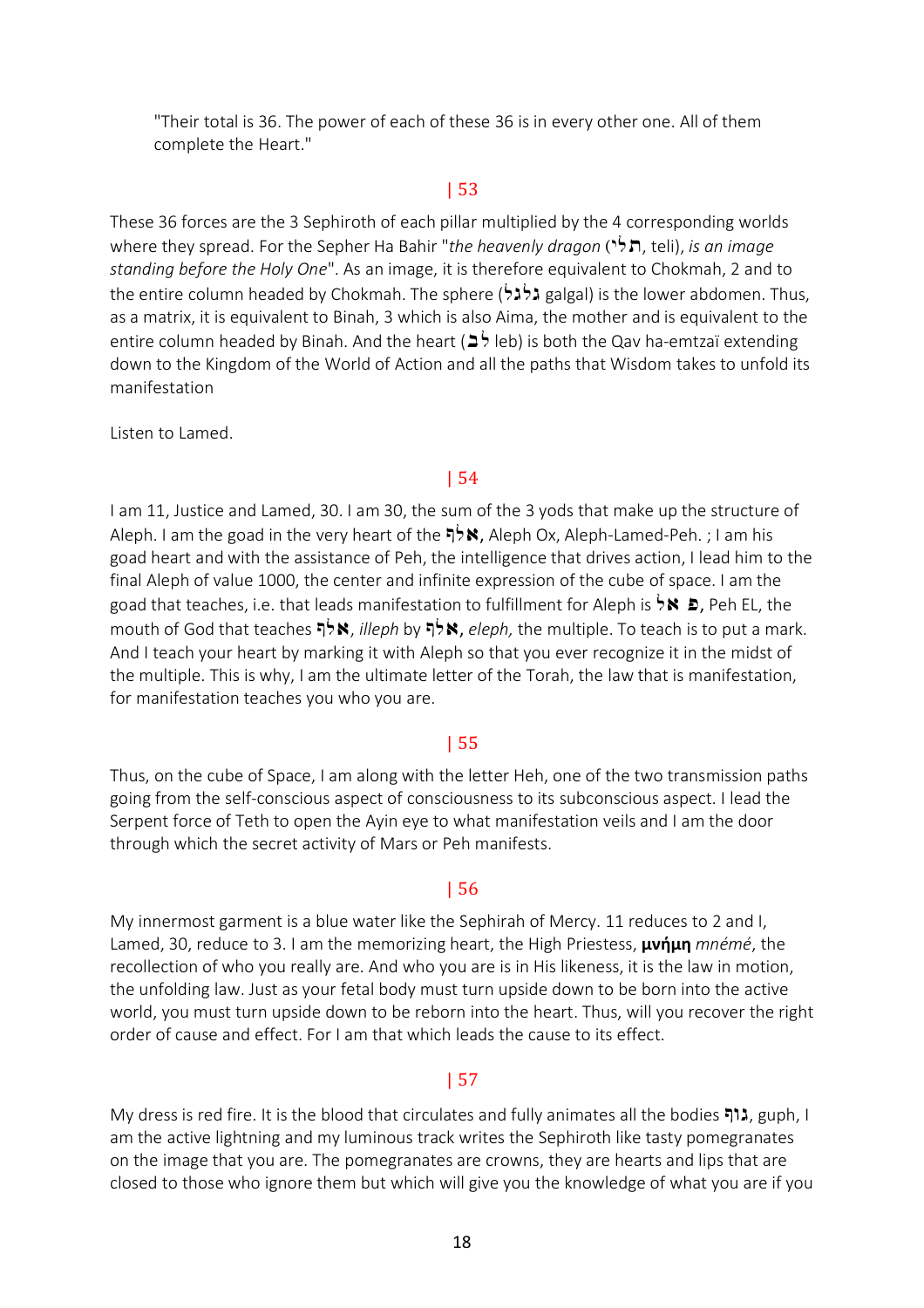know how to open them. My robe is the red color of the Sephirah of Severity, the Sphere of Mars. The number 30 of my letter Lamed is the 30 of יהודה, Yehudah, Judas, the tribe associated to Leo and to Key 8, the heart area ruled by the Sun. I am **θυμός** *thumos*, the brave, ardent and voluntary heart. My strength is in the lion and the infinite active love that bounds me to it. 3 is the reduction of my letter Lamed and is also the reduction of the letter Shin. I am the red cross of the banner of the Angel Gabriel. My goad is a tooth, a burning fire that destroys all the erroneous images you have of yourself, and brings you back to yourself.

#### | 58

I am **καρδία** *kardia*, the center, the heart of everything: the center of the 22 Hebrew letters; the heart of the 22 major keys of the tarot and the heart of the King **לך** melek.

#### | 59

Green is my color and it is the central color of the rainbow you see adorning the head of the Angel of key 14. It is the balanced marriage between self-consciousness and subconsciousness, Beth and Gimel; the powerful play of Aleph in the heart of Its substance, Mem; the blending of the fires of Key 8 and Key 14. Though I am the intelligence joining Severity to Beauty, my color brings to the heart the consummation of the union of the yellow of Tiphareth and the blue of Chesed, Compassion. The green cape on my shoulders, my green crown and my blond hair tell you that I am ruled, although Justice and as Justice, by the Empress whose hand of power holds the shield of love, dvd Ngm, the **magen David**. Thus, I am the hand of the Empress who continually adjusts what the law produces, in the realization that is judgement.

### | 60

Through my association with the sign of Libra, I am rwa, asher of *Eheyeh asher Eheyeh*, which marries the I Am with the infinity of Its expressions. I place myself in the heart of the Name **□** as **Shem** to manifest **□**<sup>b</sup> as **Shalom**, peace, fulfillment of the union and balance of the two heterogeneous substances that compose and pronounce it, Shin, the fire, and Mem, the water. The violet curtains behind me are their alliance.

### | 61

And although they seem to suggest that the justice that I am – and this is how it appears to the ignorant – is the result of a mechanical aspect of the universal manifestation, Paul Foster Case says that this aspect "veils the living and conscious identity behind it."

### | 62

So united, we both write the heart and soul of  $\pi$ לל, Qabalah.

#### | 63

Qabalah ….isn't it curious that in Arabic, the heart is call QALB. But let's move on…

In a time when we cannot but think of ourselves as *homo sapiens sapiens,* we perceive that self-awareness resides in our head, not only because sight is the sense we use most, but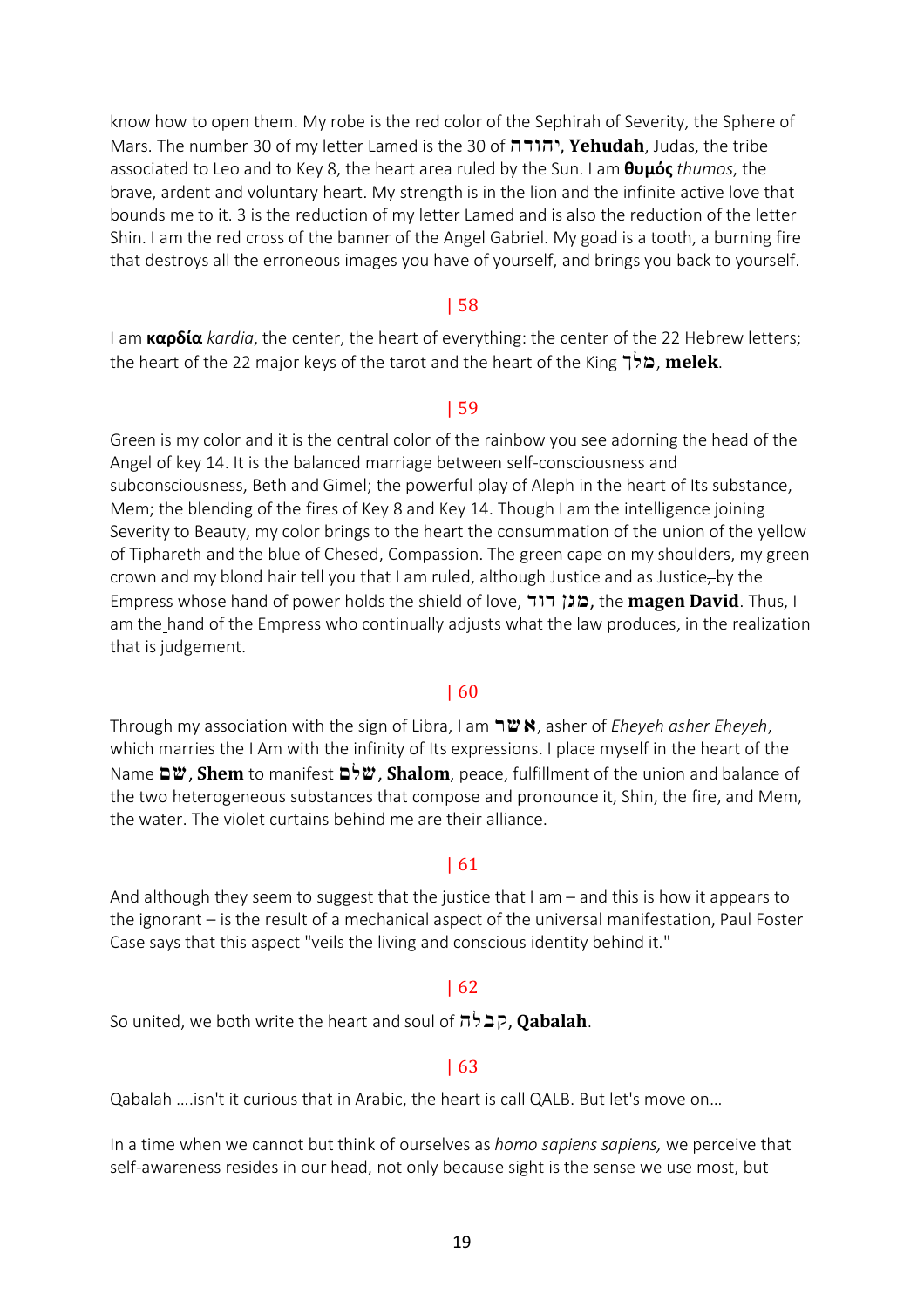because the brain is what brings meaning to what we perceive through our sense organs. So, here we are, trying to rule our nature and the whole nature from our head.

### | 64

This false state of mind, wrongly crowned, could be seen as a Magician whose two hands were busy organizing the garden and the world, he lives in. And this manual activity will successively be dominated by the power of desire, by physical action, by intellectual construction or even by unpredictable states of minds: in a word by all the forms which relate to the lower mind with which we identify our being. Our head consciousness is like a brave butterfly, it flaps from one flower to the other, amongst the flowers of the inferior Sephiroth. We are busy becoming Jacob, the lower part of the Work of the Chariot. At this level of the Tree of life which represents the personality, the 3 layers of the heart muscle are represented by the Sephiroth 7, 8 and 9 and its 4 cavities by the 4 sections of the  $10^{th}$  Sephirah. From time to time, when we ponder over questions to which we have no answers, we close our eyes and listen…. to nothing. It is an exceptionally peaceful thing. These are moments when we redirect our active power. We close our eyes and listen, until we hear … Silence. Then we grow into the stature of Israel, and day by day, each time more deeply, we grow aware that self-awareness is not established in our heads but in our hearts. Ever since the beginning of the beginning. The head is but an advanced headquarters above which we hold high our hand of power more liberally every day.

#### | 65

7.7.7. All along our little song, the number 7 has popped up as a chorus. In Hebrew, 7 is **שבעה**), Shivah. With different vowel points, its letters form the words, sivah, abundance, and savah, satiety. 7 is equilibrium and equilibrium is what satiates and fulfills. And as we can see in relation to the heart, this equilibrium is not stillness but constant beating, constant flow of union. All the more so since 7 is the number of Sulphur, a triangle and a cross, the active alchemical principle.

#### | 66

The triangle is a triangle of force, the ternary unity; and the cross, the cross of creation, is a symbol of the One that radiates in all directions, whether vertical or horizontal – defining with its arms, the space of extension of the One Light that is manifestation. Let us note that the symbol of the Sulphur is green on the red face of the B.O.T.A. cube: red is the active part of the sulphur and green, its complementary color linked to Venus, Key 3, the only key with a heart. Thus is the sulphur truly a symbol of the heart, and the One Heart is the active principle of manifestation.

#### | 67

7 is also the 7-pointed star on Mikael's chest in Key 14 and Paul Foster Case sums up the number 7 as follows:"7, balance; the result of equilibration; the concrete application of the laws of symmetry and reciprocation; mastery; poise; rest; conquest; peace; safety; security; art; Victory." We have seen that each one of these words can be applied to the heart. And we have also seen that the balance we are talking about is not only a horizontal balance symbolized by the balance between the left and right columns of the Tree, but a vertical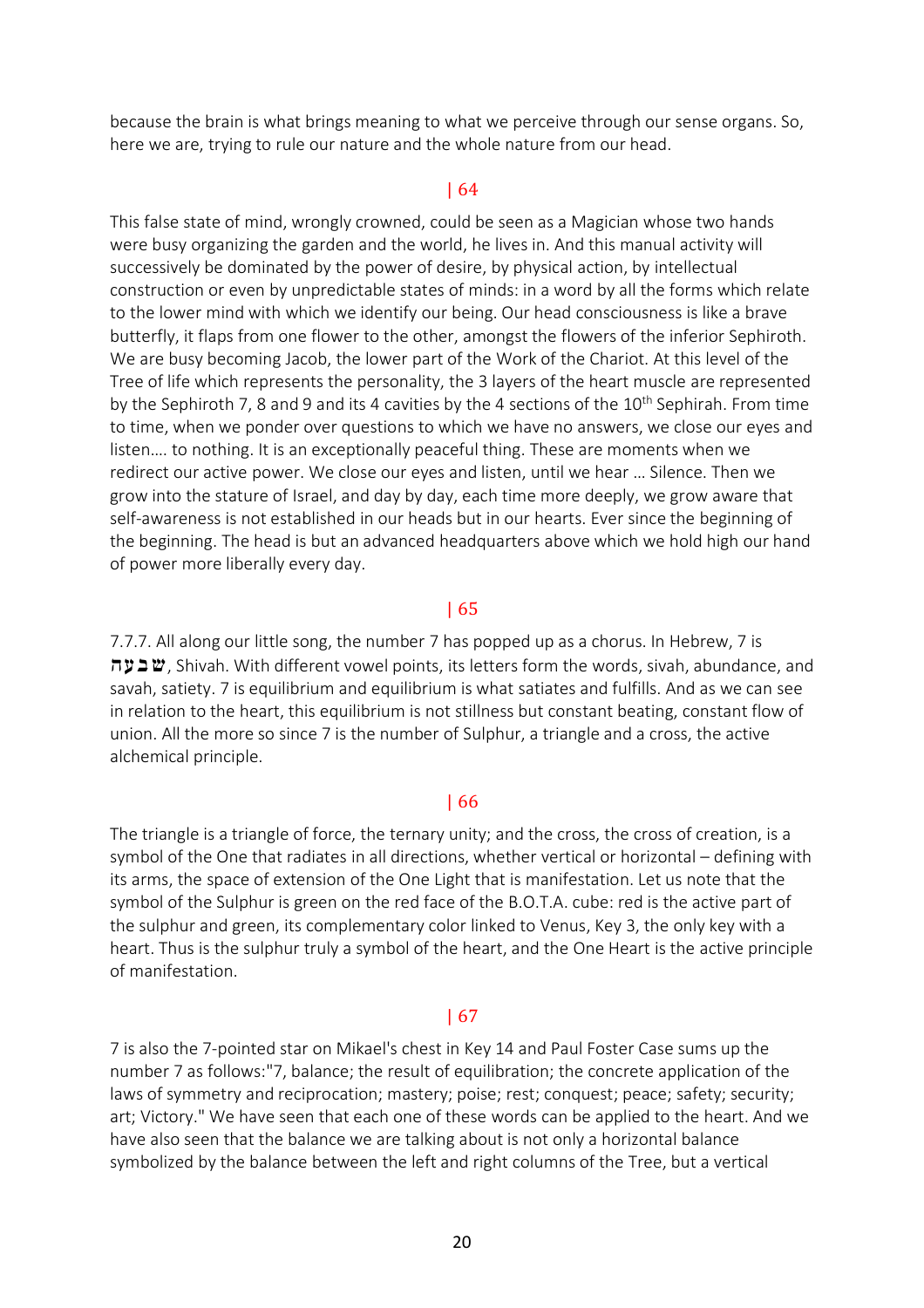balance between Above and Below, the Inner and the Outer, the Upper and the Lower Sephiroth.

#### | 68

The full balance forms the cross whose center is the heart: the cross, symbol of the perfect unification. For the cross, Tzelev, Tzaddi-Lamed-Beth, is essentially the nakedness of the heart, its truth. As to the triangle, the Maqom, the secret place, let's leave it to the silence of our heart.

The number 7 also appears in the layout of the Tabernacle we have mentioned.

#### | 69

The Tabernacle is a quadrangle composed of 3 elements: the square, the holy place and the Sanctum Santorum. The  $1<sup>st</sup>$  veil or door, is part of the area defining the quadrangle. The number 7 comprises the altar of the burnt offering, the copper vessel, the second veil or the door to the Holy place, the table of the showbread, the seven-branched candelabra, and the altar of incense. Then comes the 3<sup>rd</sup> veil behind which stands the Presence.

#### | 70

In reference to the symbolism of the seven-branched candelabra, the Angel in the book "Dialogues with Angels" places Man who is represented in the Tarot by the human heads of keys 10 and 21, in the medial line as the mediator between the lower and higher kingdoms. The function of human personality, Vav, is to unite and this is also the function of the Qav haemtzaï, synonymous with the Primal Adam, the function of the heart, the function of the cross that unites the below with the above, the masculine with the feminine and so on.

#### | 71

We can also think of the candelabra as the 3 veils of the Absolute through which passes the Qav ha- emtzaï before expanding into the Tree of Life.

### | 72

Or, as this Qav, this medial line which represents the Archetypal world of Atziluth, the world of Aleph and which produces, crosses and unites the other 3 Qabalistic worlds, the world of Beth-the Creative/Briah world, the world of Yod-the Formative /Yetzirah world, and the world of Ayin-the world of Action/Assiah.

## | 73

This Candelabra הובורה, Menorah is of the same value as the Aleph-Shin, Esh, fire. These 7 fires are also the fires of the six inner centers or chakras balanced and united by the seventh center, the heart center. This is symbolized by the trebuchet that the women of Key 11, Justice, holds in her left hand, the hand of the heart, at the level of the heart.

They are also the six days of the week brought into equilibrium and apparent rest by the seventh, the day of vacuity, the Shabbath which is described in the Sepher Ha Bahir as:

And on the seventh day he rested.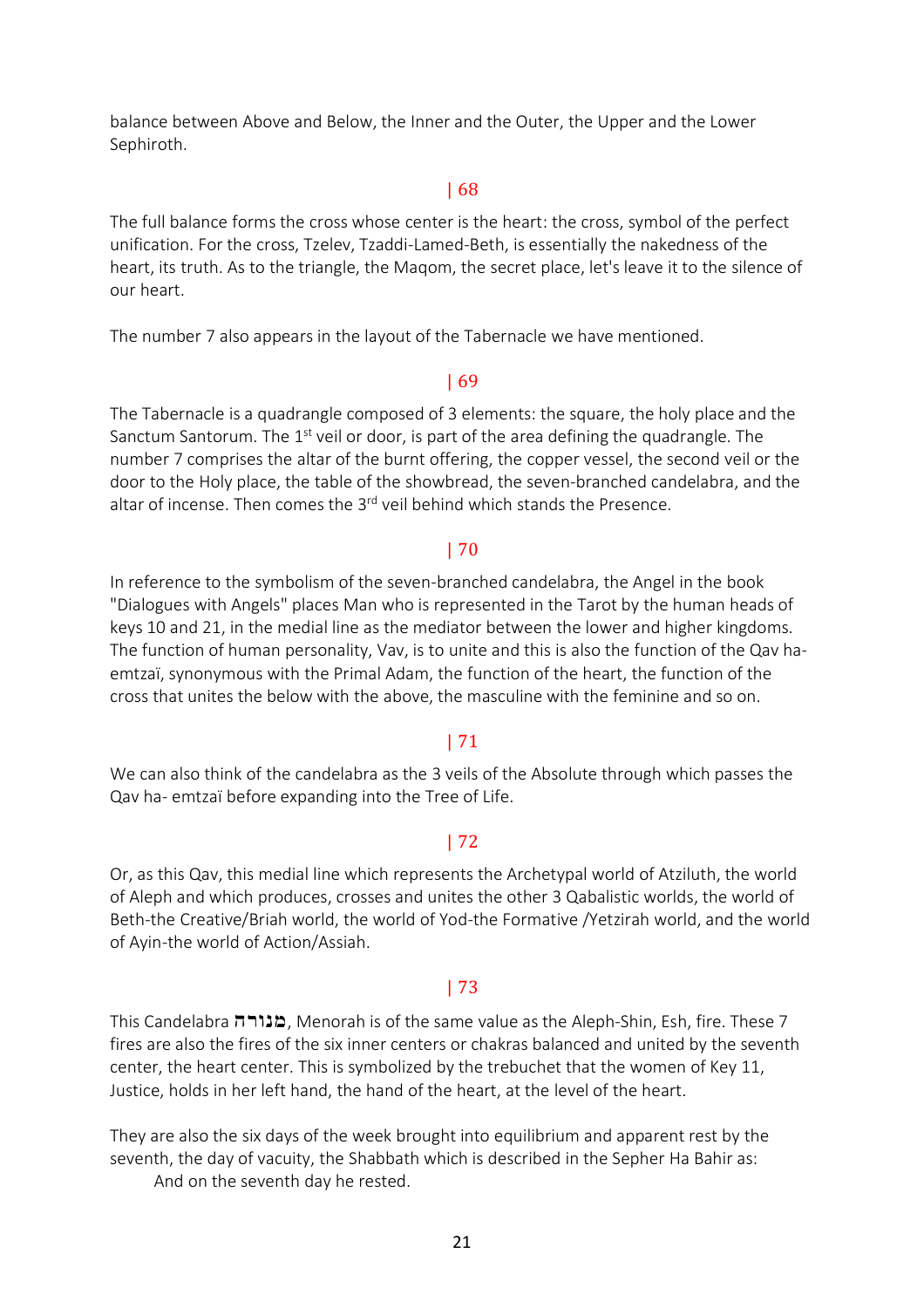What is this "rest"? What is this like? A king had seven gardens, and the middle one contained a fountain, welling up from a living source. Three [of his gardens] are at its right, and three are at its left. When it performed its function and overflowed, they all rejoiced.

This indicates that one of [the seven] waters it.

We must therefore say that it waters the Heart, and the Heart then waters them all."

# | 74

In Greek, 7, **έπτά**, *epta*, is worth 386. These again are the 7 inner centers, the Elohim or the Builders. 386 is also the value of the word, **Δαμασκόυ**, **damaskon**, the Damascus of the Fama Fraternitatis which means "work", and which is associated with the heart and the bloodstream, the vehicles for changing consciousness. It is also the Hebrew word  $\mathcal{V}$ , **lashon**, speech, word, language, the last word of the sentence " The Spirit of Yod Heh Vav Heh spoke through me; his word was on my tongue", whose value is 1436, the value of Lamed Beth written in full which reduces to 14 and then to 5.

1436 is also **ή πληρωξς** *he plehroxis,* fulfillment. This word is used by Saint Paul to affirm " Love is the fulfillment of the law".

And yes, there is this thing we call love, culturally associated with the heart.

# | 75

In Hebrew, love is written Aleph-Heh-Beth-Heh. It has the exact same structure as Eheyeh, I am, Aleph-Heh-Yod-Heh, except that the letter Beth 2 replaces the letter Yod, 10, i.e 1. We have seen that the letter Yod is assigned to both Point 1 and Point 2. It is a link between 1 and 2. So the 2 of the letter Beth of Ahebah, love, is already in the letter Yod of Eheyeh. The I am is the One without a second which contains in itself the otherness without which love cannot be expressed. We are used to thinking that love unites two beings. But, as Paul says, it is much more encompassing than that. In the word Ahebah, the Beth in placed between the 2 Heh, the Heh we have distinguished in the manifestation process, the Heh from above and the Heh from below. Love is the driving force of creation, of all manifestation, it is the light of the silence point of our heart which is the One heart.

## | 76

There are 7 pomegranates, Nvmr, **rimon**, on the veil of the High Priestess. This word *rimon* is related to the word **רוממות, romemuth**, majesty, elevation indicating something above the lower mind. Some call it Faith, and the Faithfull intelligence is associated with Lamed. As for the root of these words  $\square \square$ , Resh-Mem-Mem-final, Favre d'Olivet says that it refers to everything that *moves upwards, rises, dilates, ascends, projects itself, multiplies, follows a movement of progression and ascent*, a movement that we have seen with Lamed. This ascent is what lift us up and brings us back to the higher mind. Faith is more than belief, it is the aptitude of the heart to explore, experiment, be filled with and receive from the higher Sephiroth whose voice is Silence. The majesty of Faith is underlined by the crown at the top of the pomegranate, whose threefold emanation also serves as an ornament to the crown of Justice. When it is flattened, some see in the crown on top of the pomegranate the design of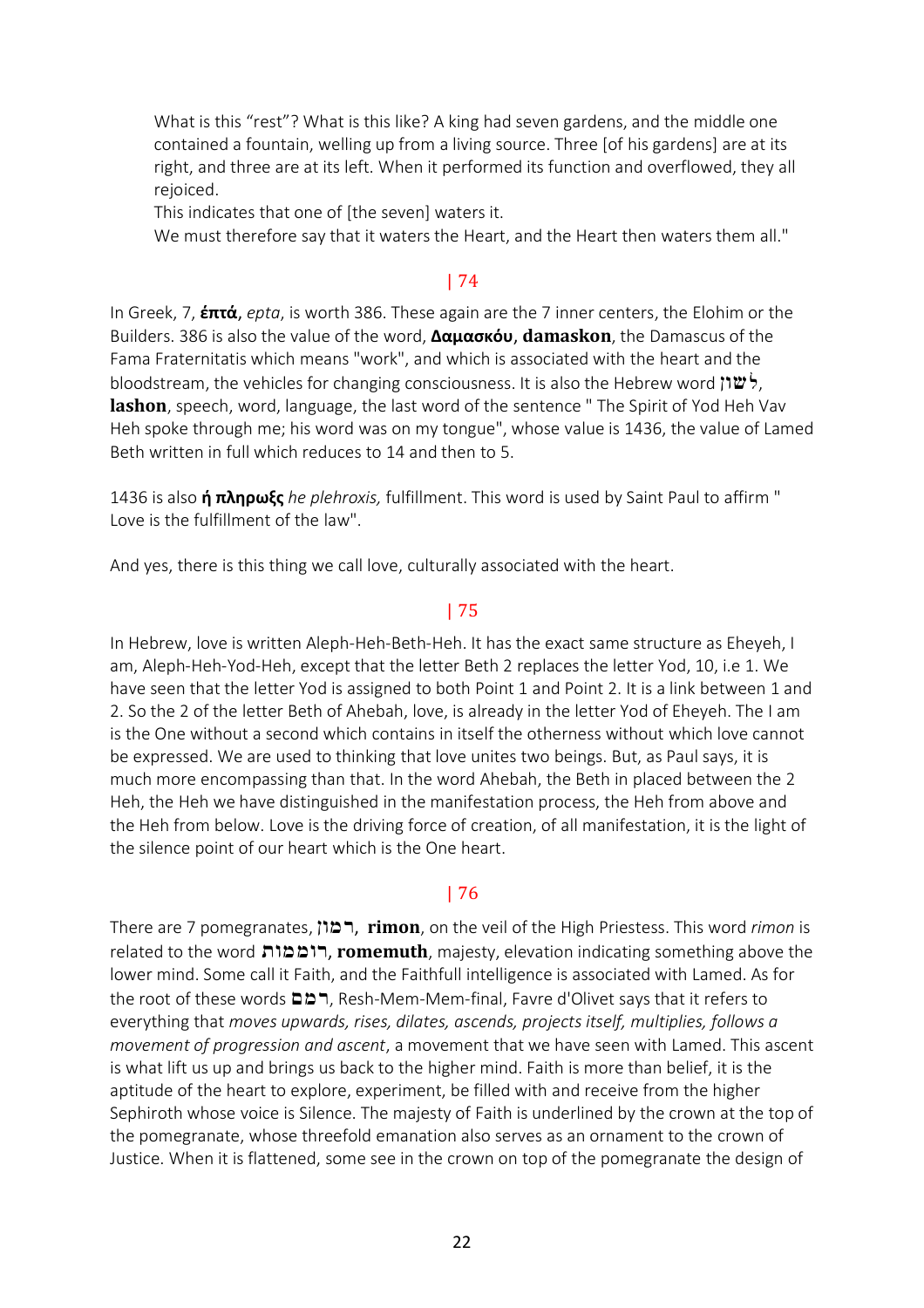the *Magen David*, the Love shield. In addition, the word pomegranate appears 32 times in the Bible.

# | 77

This fruit is an example of the heart, the law, the Torah, and with its envelope hiding the richness of its secret, it is an example of  $\Box \Box$ , the PaRdeS, or garden planted with its 4 levels of interpretation, from the literal to the esoteric level, each level identified to one of the 4 Qabalistic worlds. By restoring Binah, the understanding of what we are, through the elevation and transparency of our heart, Tiphareth/the Beauty, we therefore extend the light of our consciousness which is the world, Malkuth/the kingdom, that we are. For wherever we look, feel or think, there is only the One and we are His Image.

### | 78

7 pomegranates and 6 palm branches are displayed on the veil: symbol of Love (13) and unity (13). הבהו-**×, Ahebah ve-echad**, love and unity, is Lamed Beth, 32, the heart, whose function in our body is to bring nourishment and spirit to the countless diversity of our cells. And what it does in our body, it also does in the macrocosmic body of manifestation. But those two scales are one reality in us. Each and all together, we are the One heart and the beat of the heart is the engine that makes the life blood of love and unity flow. With its beat, it brings back to unity, through its function of collective intelligence, the innumerable sparks of fire and One Energy that is Spirit, spread out in the body, the particular and the cosmic. With its beat, it sends this fire to regenerate with Ruach, the air and One consciousness, before radiating and bringing back to all worlds its nutriment of love which is the One Substance. And this circulation happens in a downward spiral and a second upward movement. Mem, Substance. Aleph, Consciousness. Shin, Energy. Our three Mothers. MEM ALEPH SHIN: **ahebah ve-echad**.

### | 79

On one side, the column of water, Mem; on the other, the column of fire, Shin; and in the middle, the column of air, Aleph. **Ahebah ve-echad**. From a certain point of view, ahebah, love is the substance of manifestation, Mem, and echad, unity, is the energy, Shin. Aleph is the One in which the Spirit sinks before resuming its circulation. "And the air regulates the balance between the two" states the Sepher Yetzirah which identifies the air, Ruach, with the beam of the scale also called yoke, Vav. **Ahebah ve-echad**. Then, in Sephirah 6, the Sephirah Vav, blossoms the living balance of fire and water, of Shin and Mem, symbolized by the Magen David, the six-pointed star. Note that 6,  $\pi \ddot{w} \ddot{w}$ , Shishah has the value of 605, which is the value of the combination of the words  $\mathbf w$ , Esh, fire, לוח, Ruach, air and מים, Mayim, water. It is also, on another level, the path of Gimel (3), the unifying intelligence, the only path that leads back to Kether; of course, the path of Aleph (1), where to bathe before taking the path of Beth (2) which spreads love and gives it form. Gimel, Aleph, Beth: 3, 1, 2: again 6.

#### | 80

We also have a fusional relationship between the elements air and earth: first, in the very composition of the letter Aleph, a Vav uniting a Yod above and a Yod below or a Nun between 2 Yods which makes 70, the value of Ayin, 70; then, in the Sephirah Vav, the heart Sephirah of